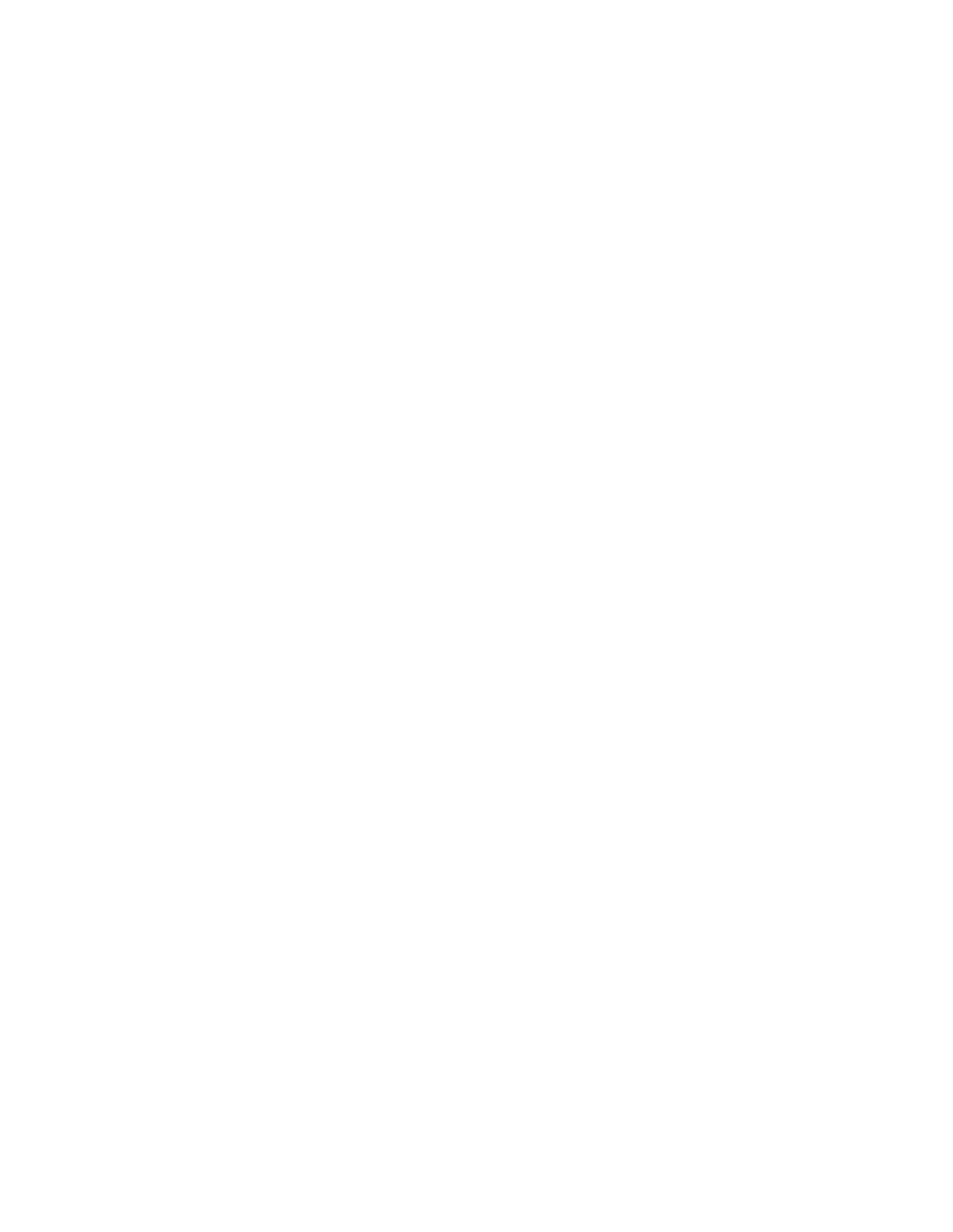#### **Thursday, April 7, 2022**

#### **INVITATIONS**

**Thursday, April 7, 2022 - 8:00am - 10:00am** Members and Staff, Breakfast, 112 Blatt Building, by the **MEDTRUST MEDICAL TRANSPORT, LLC** (Accepted--March 28, 2022)

**Tuesday, April 19, 2022 - 5:30pm - 7:30pm** Members, Reception, Palmetto Club, by the **ASSOCIATION OF ABC STORES OF SOUTH CAROLINA** (Accepted--March 28, 2022)

**Wednesday, April 20, 2022 - 8:00am - 10:00am** Members and Staff, Breakfast, 112 Blatt Building, by the **SALVATION ARMY OF THE MIDLANDS** (Accepted--March 28, 2022)

**Wednesday, April 20, 2022 - 11:30am - 1:30pm** Members, Luncheon, 112 Blatt Building, by the **AMERICAN LEGISLATIVE EXCHANGE COUNCIL** (Accepted--March 28, 2022)

**Wednesday, April 20, 2022 - 5:30pm - 7:30pm** Members and Staff, Reception, Bourbon Lounge & Courtyard, by the **SOUTH CAROLINA CRAFT DISTILLERS GUILD** (Accepted--March 28, 2022)

**Thursday, April 21, 2022 - 8:00am - 10:00am** Members and Staff, Breakfast, 112 Blatt Building, by **LEADERSHIP SOUTH CAROLINA** (Accepted--March 28, 2022)

**Tuesday, April 26, 2022 - 5:30pm - 8:00pm** Members and Staff, Reception, 701 Whaley, by the **SOUTH CAROLINA CONSERVATION COALITION** (Accepted--March 28, 2022)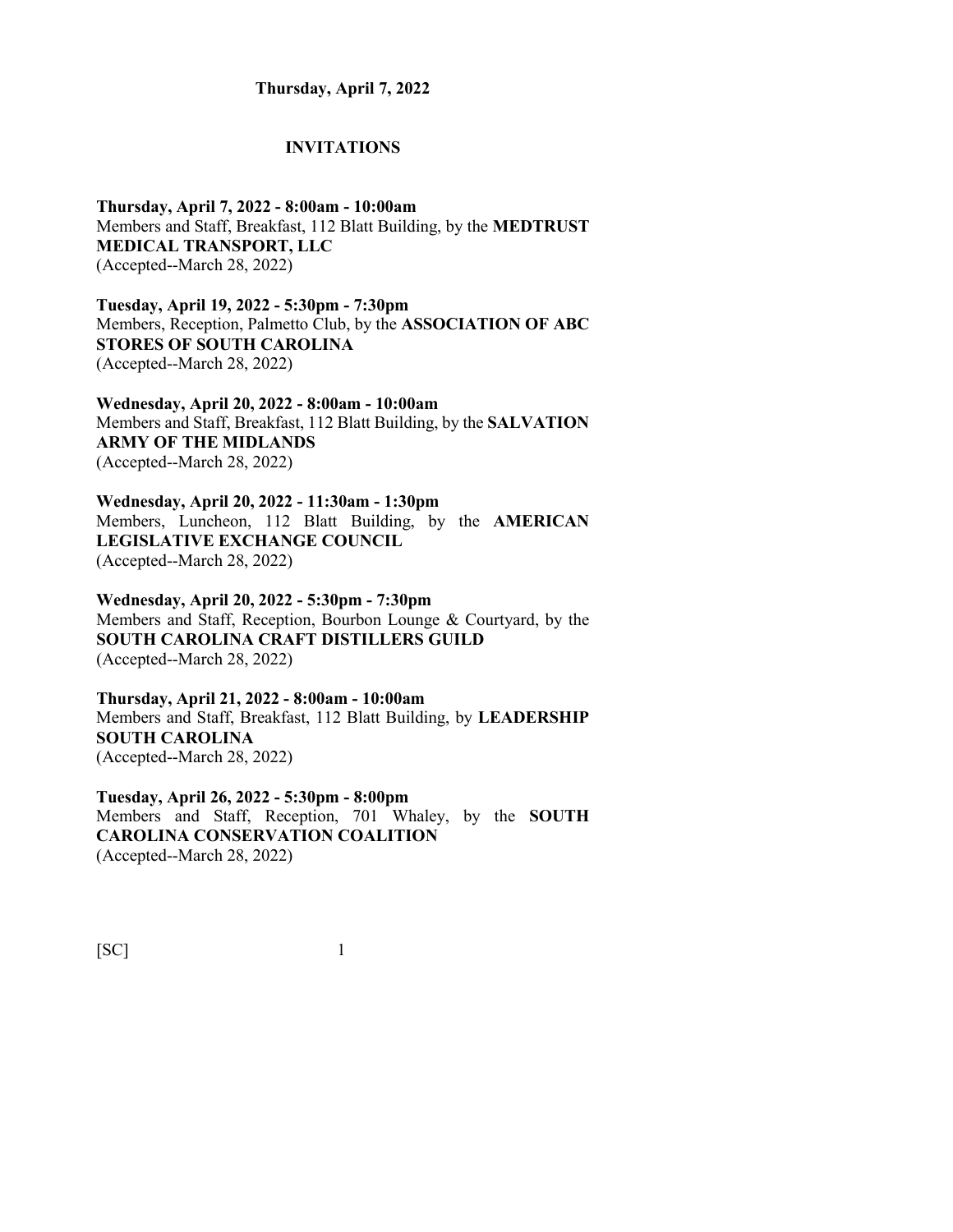**Tuesday, April 26, 2022 - 6:00pm - 8:00pm** Members and Staff, Reception, Columbia Hilton Hotel, by the **SOUTH CAROLINA ALLIANCE OF CHARTER SCHOOLS** (Accepted--March 28, 2022)

**Wednesday, April 27, 2022 - 8:00am - 10:00am** Members and Staff, Breakfast, 112 Blatt Building, by the **SOUTH CAROLINA INSURANCE ASSOCIATION** (Accepted--March 28, 2022)

**Wednesday, April 27, 2022 - 11:30am - 2:00pm** Members and Staff, Luncheon, State House grounds, by the **SOUTH CAROLINA RESTAURANT AND LODGING ASSOCIATION** (Accepted--March 28, 2022)

**Wednesday, April 27, 2022 - 5:30pm - 7:30pm** Members and Staff, Reception, 1208 Washington Place, by the **SOUTH CAROLINA ASSOCIATION FOR JUSTICE** (Accepted--March 28, 2022)

#### **UNCONTESTED LOCAL THIRD READING BILLS**

**S. 1220--Senator Rice: A BILL TO AMEND ACT 260 OF 1981, AS AMENDED, RELATING TO THE SCHOOL DISTRICT OF PICKENS COUNTY BOARD OF TRUSTEES, SO AS TO REAPPORTION THE SINGLE-MEMBER ELECTION DISTRICTS FROM WHICH MEMBERS OF THE BOARD OF TRUSTEES MUST BE ELECTED BEGINNING WITH THE 2022 GENERAL ELECTION, TO PROVIDE DEMOGRAPHIC INFORMATION REGARDING THE REVISED ELECTION DISTRICTS, AND TO UPDATE THE MAP NUMBER ON WHICH THESE SINGLE-MEMBER ELECTION DISTRICTS ARE DELINEATED.**

> (Without reference--March 30, 2022) (Read the second time--April 06, 2022)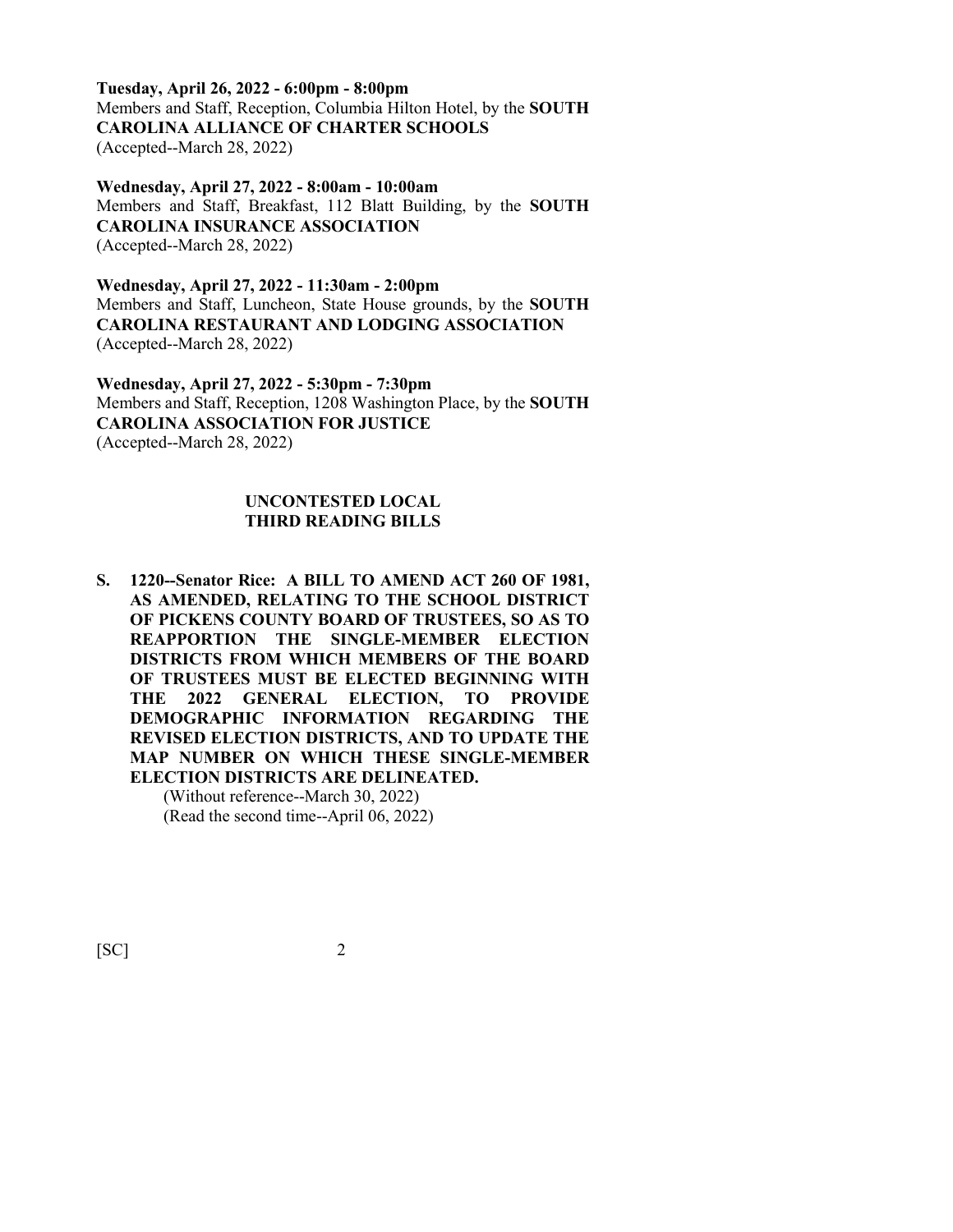**H. 5159--Reps. G.R. Smith, Allison, Bannister, Burns, Chumley, B. Cox, W. Cox, Dillard, Elliott, Haddon, Morgan, Robinson, Trantham and Willis: A BILL TO REAPPORTION THE SPECIFIC ELECTION DISTRICTS FROM WHICH MEMBERS OF THE GOVERNING BODY OF THE SCHOOL DISTRICT OF GREENVILLE COUNTY MUST BE ELECTED BEGINNING WITH SCHOOL TRUSTEE ELECTIONS IN 2022, AND TO PROVIDE DEMOGRAPHIC INFORMATION REGARDING THESE NEWLY DRAWN ELECTION DISTRICTS.**

(Without reference--March 31, 2022) (Amended--April 06, 2022) (Read the second time--April 06, 2022)

**S. 1235--Senator Matthews: A BILL TO AMEND ACT 190 OF 1991, AS AMENDED, RELATING TO THE BOARD OF TRUSTEES OF THE SCHOOL DISTRICT OF COLLETON COUNTY, SO AS TO REAPPORTION THE SINGLE-MEMBER ELECTION DISTRICTS FROM WHICH MEMBERS OF THE BOARD OF TRUSTEES MUST BE ELECTED BEGINNING WITH THE 2022 GENERAL ELECTION, TO PROVIDE DEMOGRAPHIC INFORMATION REGARDING THE REVISED ELECTION DISTRICTS, TO UPDATE THE MAP NUMBER ON WHICH THESE SINGLE-MEMBER ELECTION DISTRICTS ARE DELINEATED, AND TO REMOVE ARCHAIC LANGUAGE.**

(Without reference--April 05, 2022) (Read the second time--April 06, 2022)

#### **UNCONTESTED LOCAL SECOND READING BILLS**

**S. 448--Senator Fanning: A BILL TO AMEND ACT 379 OF 1959, AS AMENDED, RELATING TO THE CHESTER METROPOLITAN DISTRICT, SO AS TO ADD FOUR MEMBERS TO THE CHESTER COUNTY BOARD OF DIRECTORS APPOINTED BY THE CHESTER COUNTY LEGISLATIVE DELEGATION.**

(Without reference--January 12, 2021)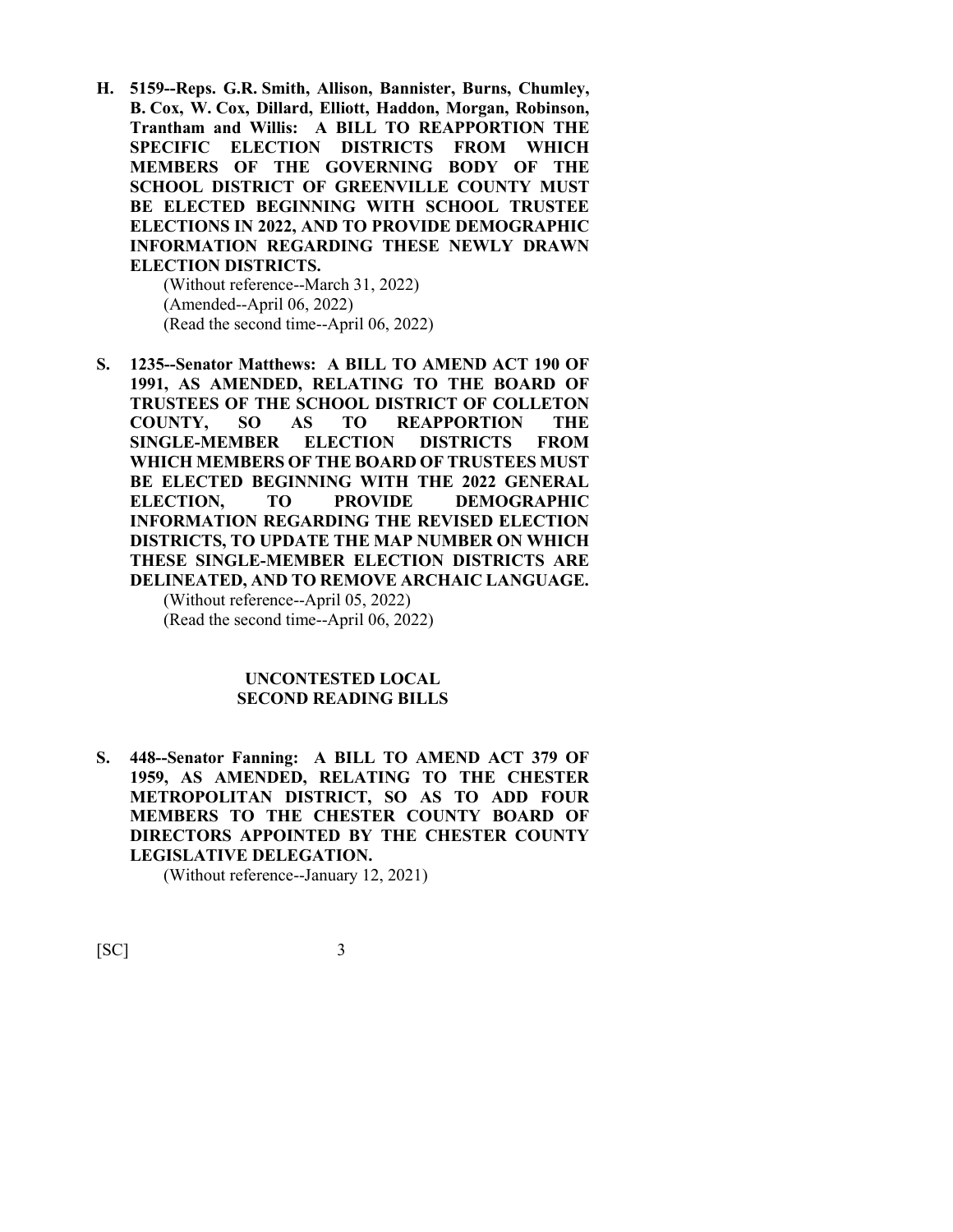**S. 1241--Senator Matthews: A BILL TO ADD TWO MEMBERS TO THE WALTERBORO-COLLETON COUNTY AIRPORT COMMISSION.**

(Without reference--April 06, 2022)

#### **MOTION PERIOD**

#### **STATEWIDE THIRD READING BILLS**

**S. 401--Senators Gustafson, Hembree and Fanning: A BILL TO AMEND SECTION 6-1-320 OF THE 1976 CODE, RELATING TO THE LIMITATION ON MILLAGE INCREASES, TO ALLOW THE GOVERNING BODY OF A COUNTY TO SUSPEND THE LIMITATION FOR THE PURPOSE OF SUPPORTING A FIRE PROTECTION DISTRICT.**

> (Read the first time--January 12, 2021) (Reported by Committee on Finance--March 17, 2021) (Favorable with amendments) (Committee Amendment Adopted--April 06, 2021) (Read the second time--April 06, 2021) (Ayes 22, Nays 20-- April 06, 2021) (Contested by Senator Rice)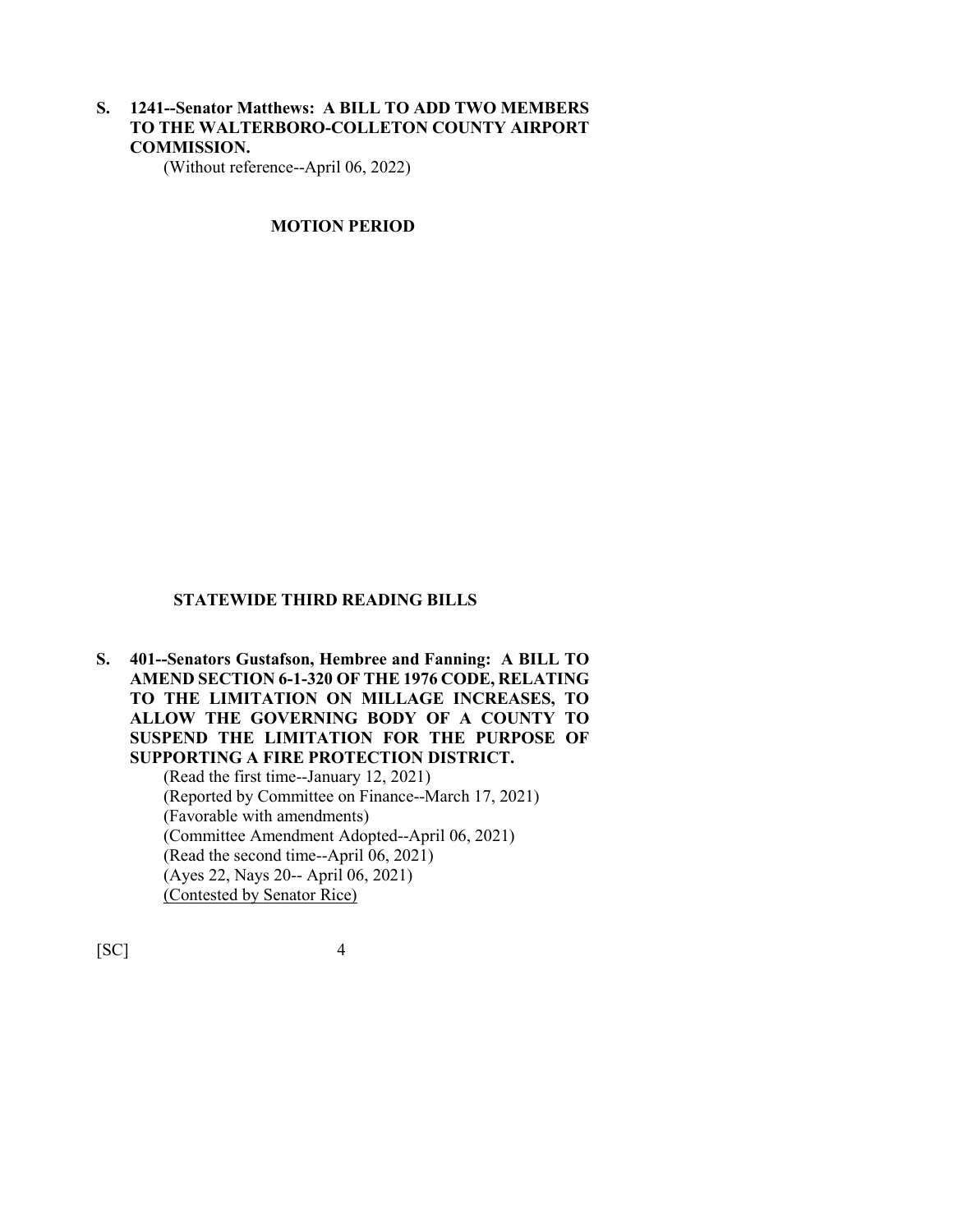**S. 458--Senators Adams, Talley, Bennett, Senn, Alexander and Loftis: A BILL TO AMEND SECTIONS 44-53-190(B) AND 44-53-370(e) OF THE 1976 CODE, RELATING IN PART TO THE TRAFFICKING OFFENSES FOR CERTAIN CONTROLLED SUBSTANCES, TO ADD AN OFFENSE FOR "TRAFFICKING IN FENTANYL", AND TO DEFINE NECESSARY TERMS.**

(Read the first time--January 13, 2021) (Reported by Committee on Judiciary--February 23, 2022) (Favorable with amendments) (Committee Amendment Adopted--March 01, 2022) (Read the second time--March 01, 2022) (Ayes 42, Nays 0--March 01, 2022) (Amended--March 02, 2022) (Amendment proposed--April 05, 2022) (Document No. SENATE\AMEND\COUNCIL\VR\458C001.CC.VR22) (Contested by Senator Hutto)

**S. 984--Senators Hembree, Massey, Gustafson and Rankin: A BILL TO AMEND SECTION 6-1-300, CODE OF LAWS OF SOUTH CAROLINA, 1976, RELATING TO DEFINITIONS PERTAINING TO THE AUTHORITY OF LOCAL GOVERNMENTS TO ASSESS TAXES AND FEES, SO AS TO PROVIDE THAT A SERVICE OR USER FEE MUST BE USED TO THE NONEXCLUSIVE BENEFIT OF THE PAYERS; AND TO AMEND SECTION 6-1-330, RELATING TO A SERVICE OR USER FEE, SO AS TO PROVIDE THAT A PROVISION APPLIES TO AN ENTIRE ARTICLE.**

(Read the first time--January 13, 2022) (Reported by Committee on Finance--March 29, 2022) (Favorable) (Read the second time--March 31, 2022) (Amendment proposed--April 06, 2022) (Document No. AMEND\984R002.SP.MEK)

**S. 1032--Senators Martin, Verdin, Kimbrell, Garrett, Climer and Senn: A BILL TO AMEND THE CODE OF LAWS OF SOUTH CAROLINA, 1976, BY ADDING SECTION 23-3-80 SO AS TO CREATE THE ILLEGAL IMMIGRATION ENFORCEMENT UNIT WITHIN THE SOUTH CAROLINA LAW ENFORCEMENT DIVISION, TO PROVIDE FOR ITS ADMINISTRATION AND DUTIES, AND TO REQUIRE A**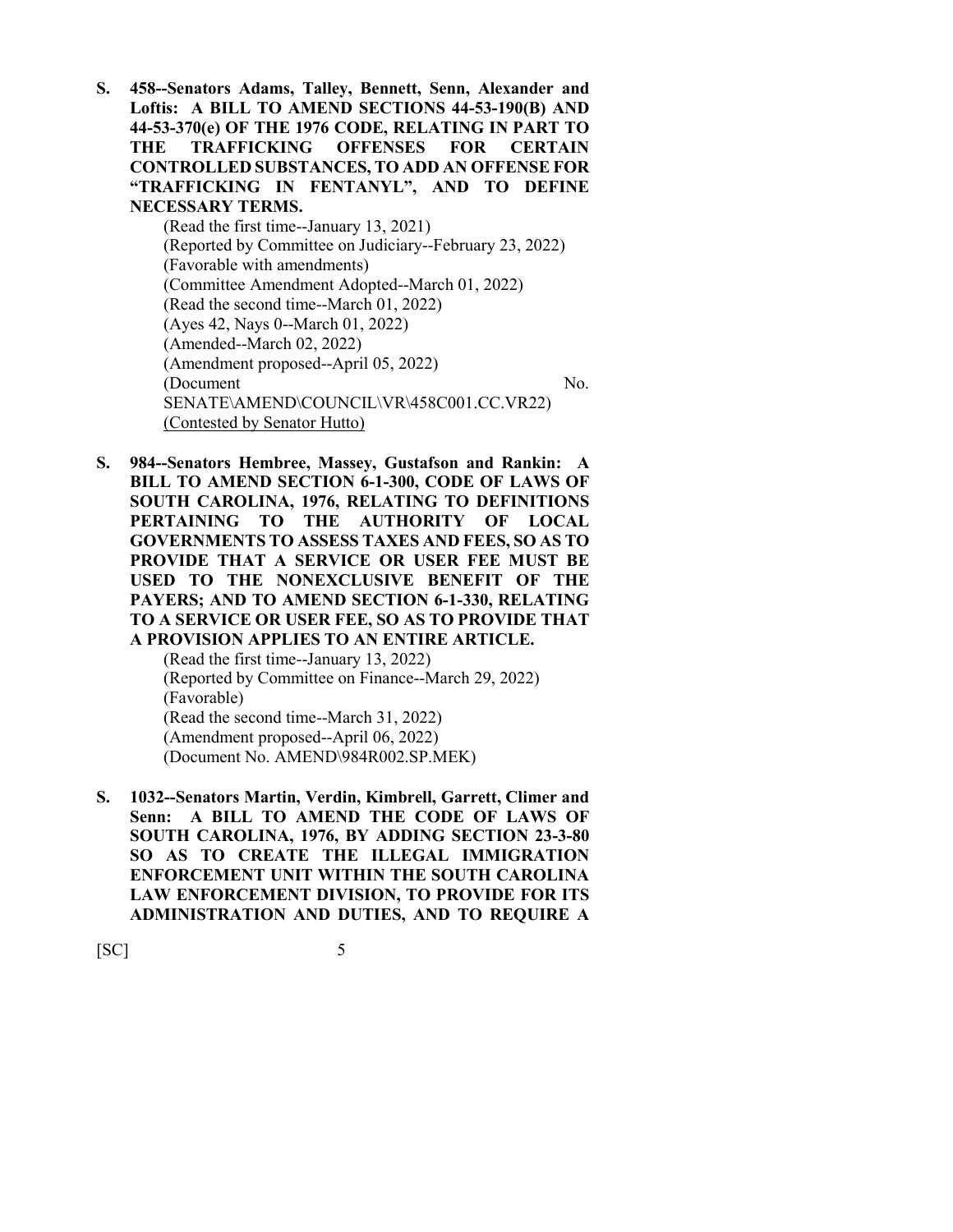**MEMORANDUM OF AGREEMENT WITH UNITED STATES IMMIGRATION AND CUSTOMS ENFORCEMENT; AND TO REPEAL SECTION 23-6-60 RELATING TO THE CREATION OF THE ILLEGAL IMMIGRATION ENFORCEMENT UNIT WITHIN THE DEPARTMENT OF SAFETY.**

(Read the first time--February 1, 2022) (Reported by Committee on Judiciary--March 16, 2022) (Favorable) (Amended--March 31, 2022) (Read the second time--April 06, 2022)

**H. 3509--Reps. Fry, Felder, Bernstein, Collins, Kimmons, Robinson, Haddon, V.S. Moss, Pope, Forrest, J.L. Johnson, W. Cox, Carter, Oremus, Henegan, Jefferson and R. Williams: A BILL TO AMEND THE CODE OF LAWS OF SOUTH CAROLINA, 1976, BY ADDING ARTICLE 8 TO CHAPTER 7, TITLE 63 SO AS TO ESTABLISH AN EXTENDED FOSTER CARE PROGRAM AND RELATED PROCEDURES TO ENABLE CERTAIN CHILDREN IN THE CUSTODY OF THE DEPARTMENT OF SOCIAL SERVICES ON THEIR EIGHTEENTH BIRTHDAY TO CONTINUE TO RECEIVE SERVICES AND SUPPORTS FROM THE DEPARTMENT UNTIL THE AGE OF TWENTY-ONE; TO DEFINE TERMS; TO PROVIDE FOR VOLUNTARY AND COURT-ORDERED EXTENDED FOSTER CARE; TO REQUIRE CASE REVIEW AND PERMANENCY PLANNING; AND FOR OTHER PURPOSES; AND TO AMEND SECTION 63-7-1700, RELATING TO PERMANENCY PLANNING HEARINGS, SO AS TO MAKE CONFORMING CHANGES.**

(Read the first time--March 10, 2022) (Reported by Committee on Family and Veterans' Services-- March 23, 2022) (Favorable) (Read the second time--April 06, 2022) (Ayes 42, Nays 0--April 06, 2022)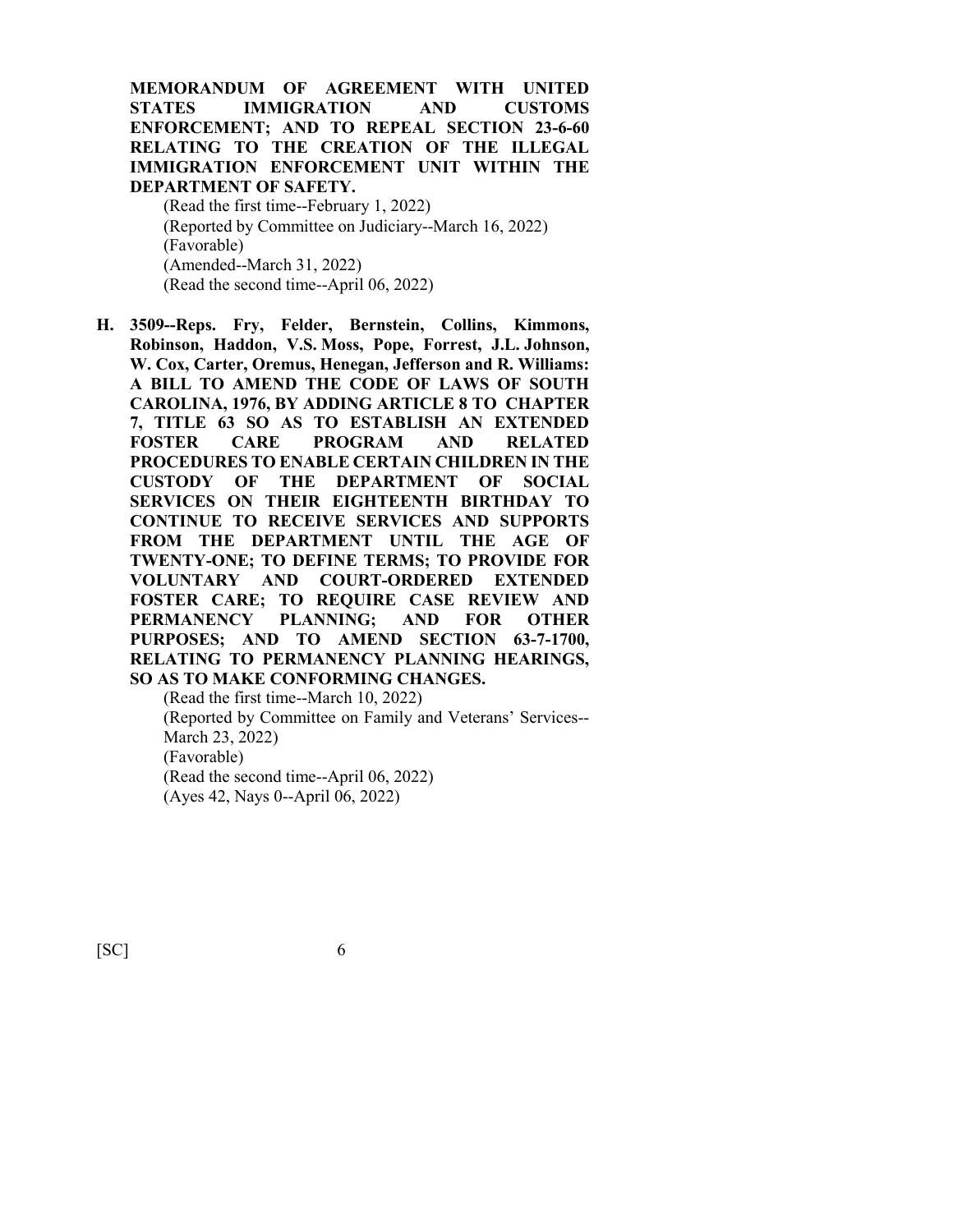**S. 22--Senators Hutto, Shealy and Jackson: A BILL TO AMEND SECTION 63-19-820, CODE OF LAWS OF SOUTH CAROLINA, 1976, RELATING TO PLACING CHILDREN IN AN ADULT JAIL, SO AS TO ELIMINATE THE EXCEPTION FOR CHILDREN TO BE TRIED AS AN ADULT AND TO DECREASE THE LENGTH OF TIME THAT A CHILD MAY BE HELD IN A JUVENILE DETENTION FACILITY FOR COMMITTING A STATUS OFFENSE OR FOR VIOLATING A RELATED COURT ORDER; TO AMEND SECTION 63-19-1020, RELATING TO THE RIGHT OF CERTAIN PERSONS AND ENTITIES INJURED BY DELINQUENT ACTS OF A CHILD TO INSTITUTE LEGAL PROCEEDINGS AGAINST THE CHILD, SO AS TO REQUIRE THAT THE CHILD AND HIS FAMILY SEEK COUNSELING WHEN THE STATUS OFFENSE IS OF INCORRIGIBILITY; TO AMEND SECTION 63-19-1440, RELATING TO COMMITMENT OF CERTAIN CHILDREN TO THE DEPARTMENT OF JUVENILE JUSTICE, SO AS TO DISTINGUISH BETWEEN STATUS AND CRIMINAL OFFENSES AND TO CHANGE THE REQUIREMENTS FOR COURT ORDERS; TO AMEND SECTION 63-19-1810, RELATING TO DETERMINATION OF RELEASE OF JUVENILES ADJUDICATED DELINQUENT BY THE DEPARTMENT, SO AS TO MAKE CONFORMING CHANGES; AND TO AMEND SECTION 63-19-2050, AS AMENDED, RELATING TO EXPUNGEMENT OF CERTAIN COURT RECORDS, SO AS TO PROVIDE FOR THE AUTOMATIC EXPUNGEMENT OF A JUVENILE'S RECORDS FOR STATUS OFFENSES, WITH EXCEPTIONS.** (Read the first time--January 12, 2021) (Reported by Committee on Judiciary--March 30, 2022)

(Favorable)

(Amendment proposed--April 06, 2022)

(Document No. JUD\AMEND\JUD0022.001)

(Read the second time--April 06, 2022)

(Contested by Senator Hembree)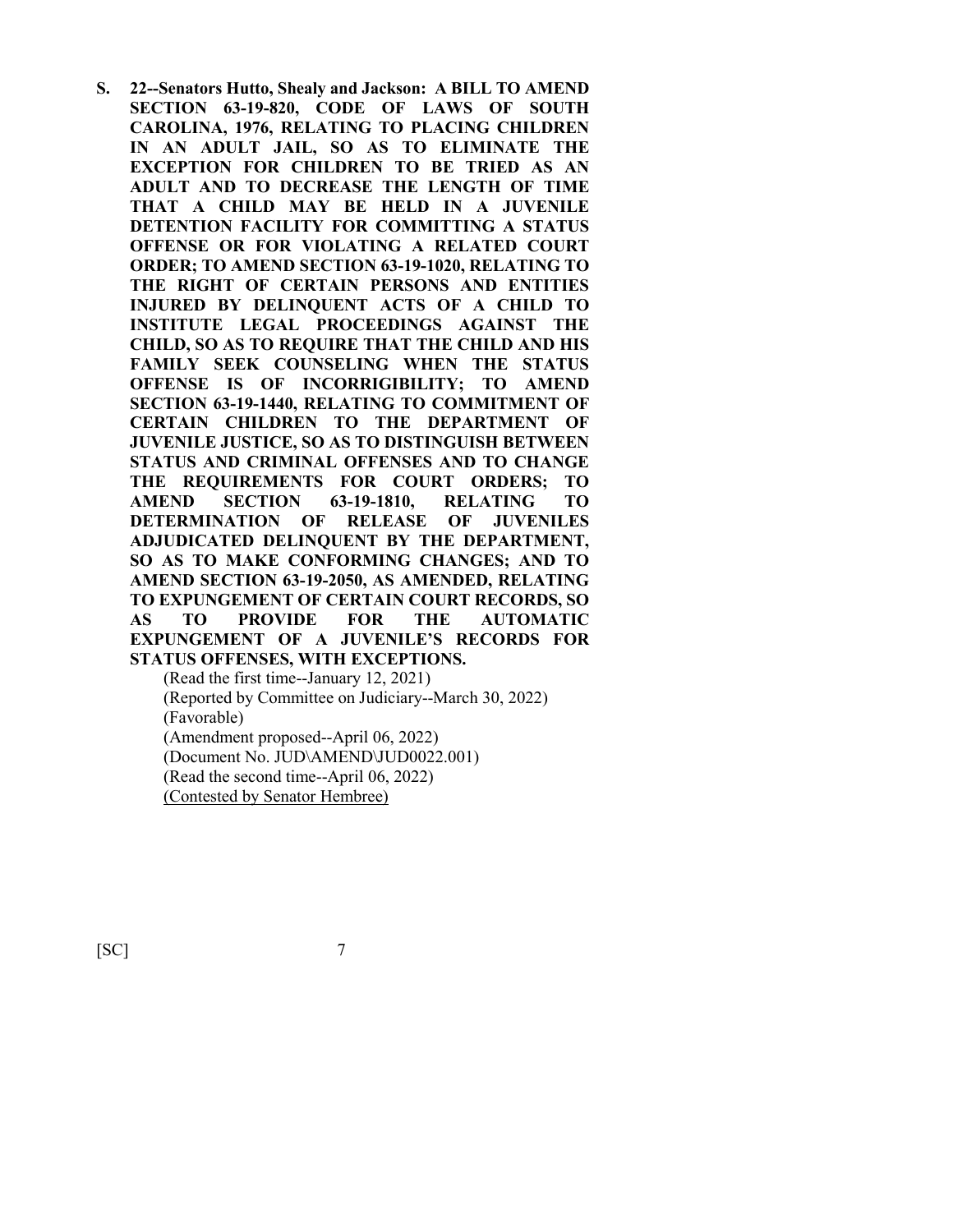**S. 1077--Senators Alexander, Rankin, Massey, K. Johnson, Sabb, Garrett, Gambrell, McElveen, Kimbrell, Stephens, McLeod, M. Johnson, Kimpson, Hutto, Grooms, Climer, Davis, Gustafson, Williams, Loftis, Fanning and Adams: A BILL TO AMEND CHAPTER 27, TITLE 58 OF THE 1976 CODE BY ADDING ARTICLE 8, TO ALLOW THE PUBLIC SERVICE COMMISSION TO AUTHORIZE THE ISSUANCE OF BONDS FOR THE PURPOSES OF OFFSETTING AND REDUCING PRUDENTLY INCURRED COSTS FOR STORM RECOVERY ACTIVITY AND TO ESTABLISH THE REQUIREMENTS AND PROCESSES FOR THE AUTHORIZATION OF THESE BONDS; AND TO AMEND SECTION 36-9-109 TO MAKE FURTHER CONFORMING CHANGES.**

(Read the first time--February 17, 2022) (Reported by Committee on Judiciary--March 30, 2022) (Favorable with amendments) (Read the second time--April 06, 2022)

**H. 3105--Reps. Yow, Burns, Chumley, Magnuson, McCravy, Wooten, Fry, B. Cox, May, Haddon, Long, Gilliam, Forrest, Nutt, Trantham, Oremus, McGarry, Bennett, Jones, Thayer, Hiott, Willis, Huggins, Hixon, McCabe, Dabney, B. Newton, Bryant, Elliott, M.M. Smith, Pope, D.C. Moss, Ballentine, Lucas, Crawford, Erickson, Bradley, T. Moore, Wheeler, Herbkersman, W. Newton, Martin, Taylor and Davis: A BILL TO AMEND CHAPTER 32, TITLE 1, CODE OF LAWS OF SOUTH CAROLINA, 1976, RELATING TO THE "SOUTH CAROLINA RELIGIOUS FREEDOM ACT", SO AS TO PROVIDE THAT RELIGIOUS SERVICES ARE DEEMED AN ESSENTIAL SERVICE DURING A STATE OF EMERGENCY AND MUST BE ALLOWED TO CONTINUE OPERATING THROUGHOUT THE STATE OF EMERGENCY.**

(Read the first time--March 17, 2021) (Reported by Committee on Judiciary--March 30, 2022) (Favorable with amendments) (Committee Amendment Adopted--April 06, 2022) (Read the second time--April 06, 2022) (Ayes 39, Nays 2--April 06, 2022)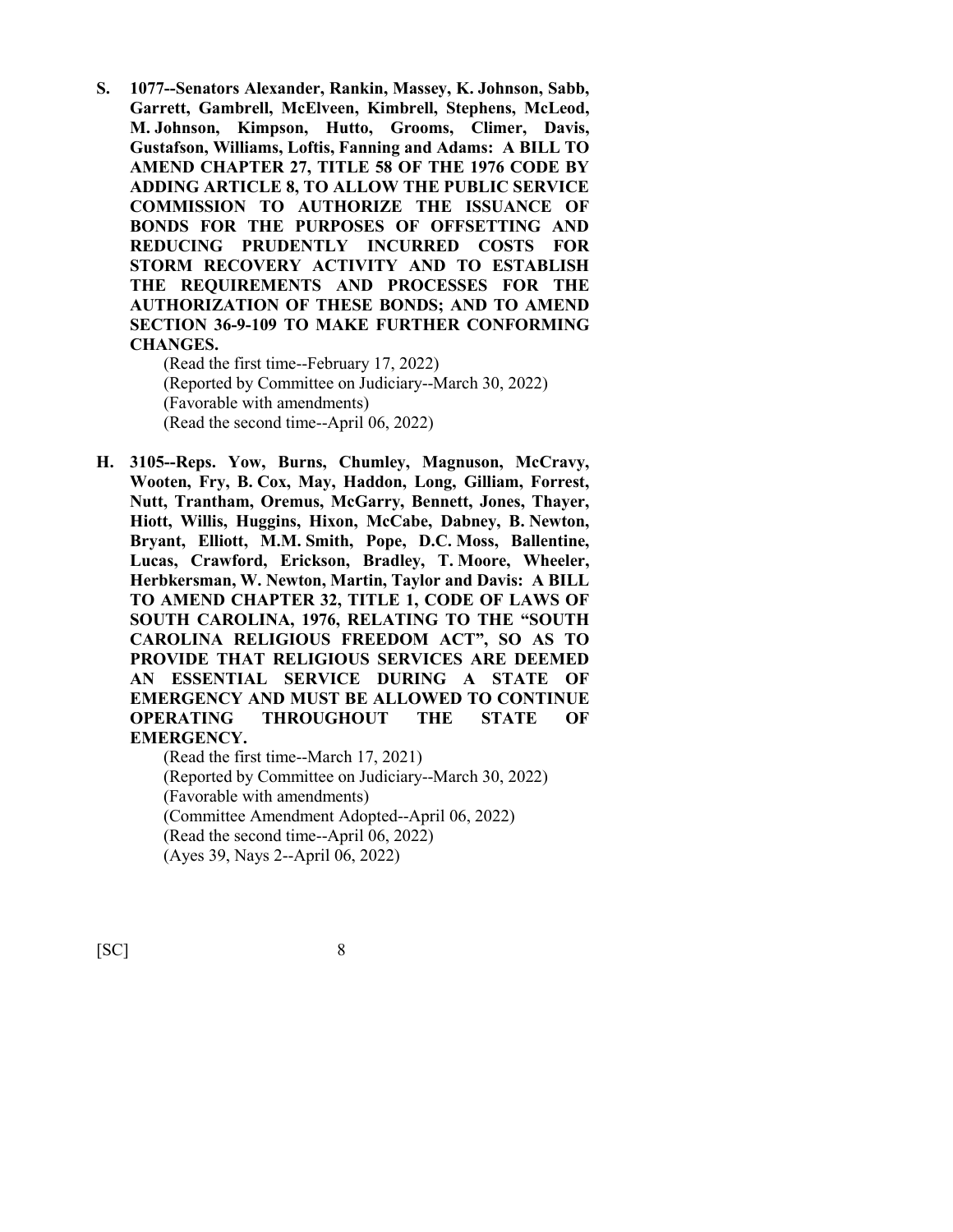- **H. 3524--Reps. Hixon and Forrest: A BILL TO AMEND ACT 205 OF 2016, AS AMENDED, RELATING TO THE EXEMPTION OF PRIVATE, FOR-PROFIT PIPELINE COMPANIES FROM CERTAIN RIGHTS, POWERS, AND PRIVILEGES OF TELEGRAPH AND TELEPHONE COMPANIES THAT OTHERWISE ARE EXTENDED TO PIPELINE COMPANIES, SO AS TO EXTEND THE SUNSET PROVISION TO JUNE 30, 2022.** (Read the first time--April 7, 2021) (Reported by Committee on Judiciary--March 30, 2022) (Favorable with amendments) (Committee Amendment Adopted--April 06, 2022) (Amended--April 06, 2022) (Read the second time--April 06, 2022) (Ayes 42, Nays 0--April 06, 2022)
- **S. 1237--Senators McLeod, Matthews, Shealy, Senn and Gustafson: A BILL TO AMEND ARTICLE 142, CHAPTER 3, TITLE 56, CODE OF LAWS OF SOUTH CAROLINA, 1976, RELATING TO THE ISSUANCE OF "UNIVERSITY OF SOUTH CAROLINA 2017 WOMEN'S BASKETBALL NATIONAL CHAMPIONS" SPECIAL LICENSE PLATES BY THE DEPARTMENT OF MOTOR VEHICLES, SO AS TO ALSO PROVIDE FOR THE ISSUANCE OF "UNIVERSITY OF SOUTH CAROLINA 2022 WOMEN'S BASKETBALL NATIONAL CHAMPIONS" SPECIAL LICENSE PLATES BY THE DEPARTMENT.**

(Read the first time--April 5, 2022) (Recalled from Committee on Transportation--April 06, 2022) (Read the second time--April 06, 2022)

#### **STATEWIDE SECOND READING BILLS**

**S. 376--Senators Talley, Hembree and Setzler: A BILL TO ENACT THE "STATE INSTITUTION OF HIGHER EDUCATION EFFICIENCY ACT"; TO AMEND TITLE 59 OF THE 1976 CODE, RELATING TO EDUCATION, BY ADDING CHAPTER 157, TO ALLOW THE BOARD OF TRUSTEES OF AN INSTITUTION OF HIGHER EDUCATION TO ESTABLISH BY RESOLUTION AN AUXILIARY DIVISION AS PART OF THE COLLEGE OR**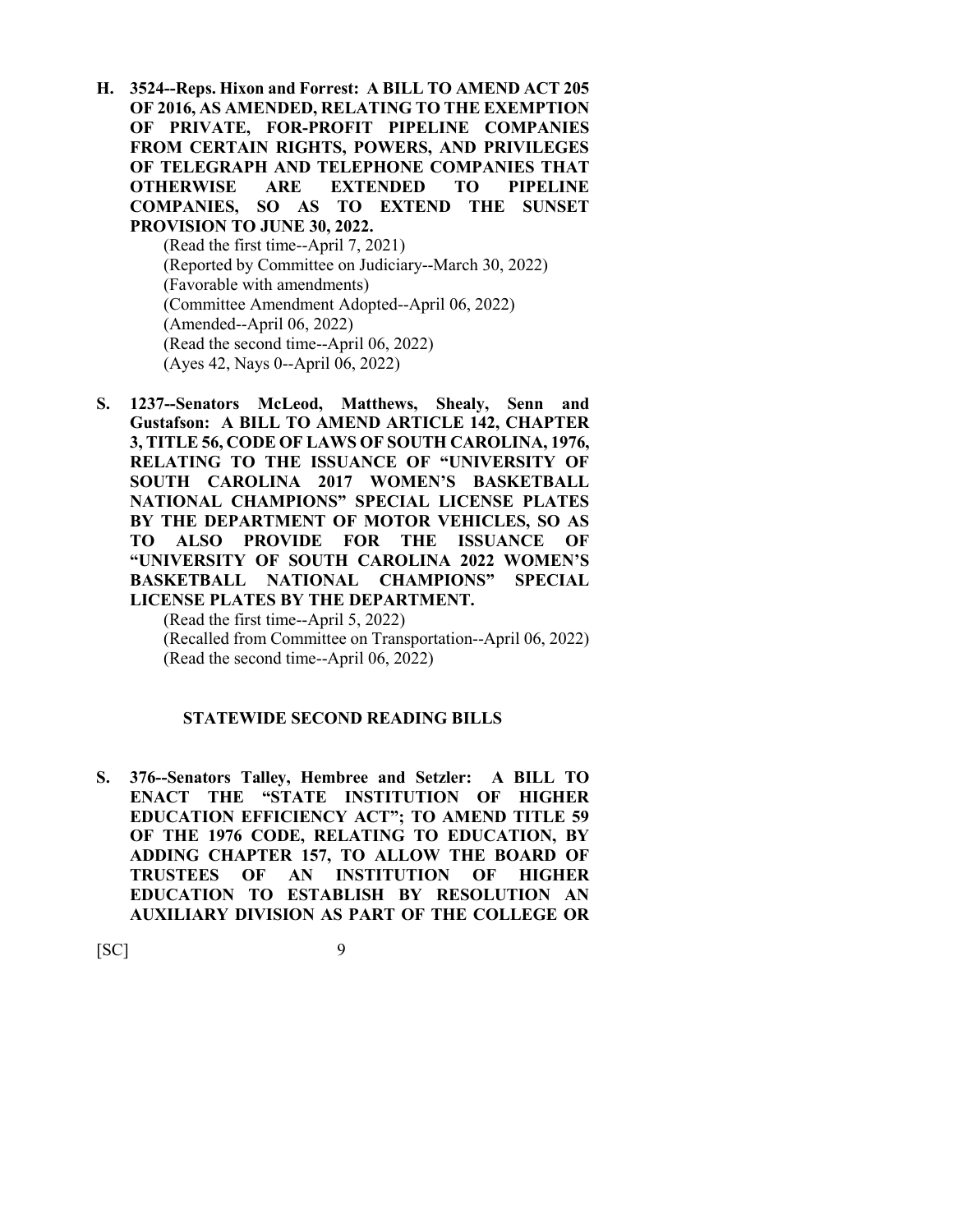**UNIVERSITY, TO PROVIDE THAT THE AUXILIARY DIVISION IS EXEMPT FROM VARIOUS STATE LAWS, TO REQUIRE THAT CERTAIN PERMANENT IMPROVEMENT PROJECTS MUST BE SUBMITTED TO THE JOINT BOND REVIEW COMMITTEE AND THE EXECUTIVE BUDGET OFFICE, TO PROVIDE THAT A BOARD OF TRUSTEES MAY ADOPT FOR AN AUXILIARY DIVISION A PROCUREMENT POLICY, AND TO PROVIDE REPORTING REQUIREMENTS; TO AMEND SECTION 8-11-260 OF THE 1976 CODE, RELATING TO EXEMPTIONS FROM CERTAIN REQUIREMENTS FOR STATE OFFICERS AND EMPLOYEES, TO PROVIDE THAT EMPLOYEES OF CERTAIN RESEARCH UNIVERSITIES AND NON-RESEARCH, FOUR-YEAR COLLEGES AND UNIVERSITIES ARE EXEMPT; TO AMEND SECTION 11-35-710(A)(6) OF THE 1976 CODE, RELATING TO EXEMPTIONS FROM THE SOUTH CAROLINA CONSOLIDATED PROCUREMENT CODE, TO PROVIDE THAT THE STATE FISCAL ACCOUNTABILITY AUTHORITY MAY EXEMPT PRIVATE GIFTS, AUXILIARY DIVISIONS, AND OTHER SALES AND SERVICES; AND TO DEFINE NECESSARY TERMS.**

(Read the first time--January 12, 2021) (Reported by Committee on Education--February 24, 2021) (Favorable with amendments) (Committee Amendment Adopted--January 11, 2022) (Contested by Senator Climer)

**H. 3586--Reps. Sandifer and Hardee: A BILL TO AMEND SECTION 38-55-520, CODE OF LAWS OF SOUTH CAROLINA, 1976, RELATING TO THE PURPOSE OF THE ARTICLE, SO AS TO ESTABLISH THE FRAUD DIVISION WITHIN THE DEPARTMENT OF INSURANCE; TO AMEND SECTION 38-55-530, RELATING TO DEFINITIONS, SO AS TO REMOVE REFERENCES TO THE SECOND INJURY FUND AND ADD A SEPARATE DEFINITION FOR "UNDESERVED ECONOMIC BENEFIT OR ADVANTAGE"; TO AMEND SECTION 38-55-550, RELATING TO CIVIL PENALTIES PAID TO THE INSURANCE FRAUD DIVISION, SO AS TO MAKE CONFORMING CHANGES; TO AMEND SECTION 38-55-560, RELATING TO THE INSURANCE FRAUD DIVISION, SO AS TO TRANSFER THE DUTIES AND**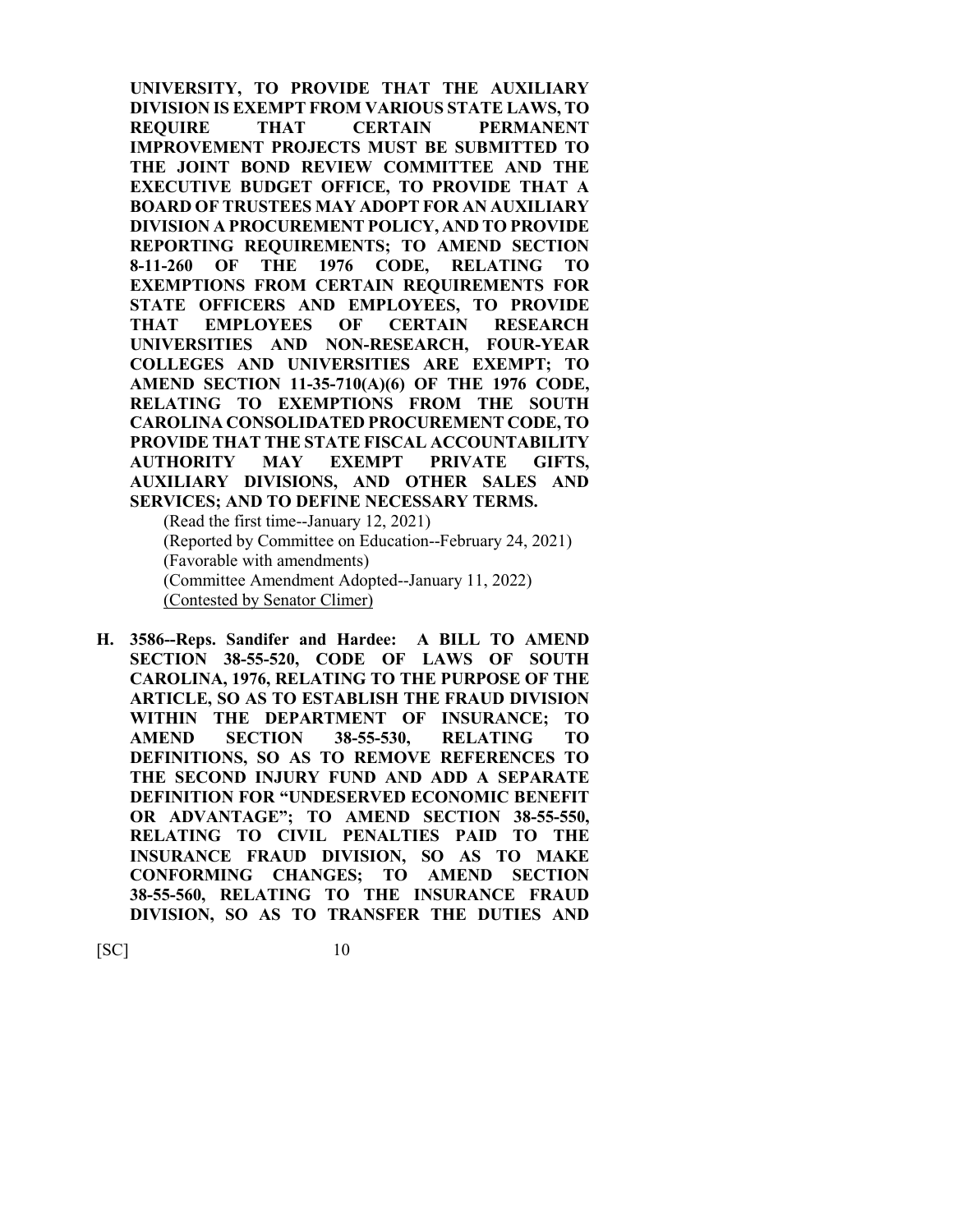**OBLIGATIONS TO THE DEPARTMENT OF INSURANCE; TO AMEND SECTION 38-55-570, RELATING TO NOTIFICATION OF KNOWLEDGE OR BELIEF OF FALSE STATEMENTS AND MISREPRESENTATIONS AND INFORMATION TO BE RELEASED, SO AS TO TRANSFER THE DUTIES AND OBLIGATIONS TO THE DEPARTMENT OF INSURANCE; TO AMEND SECTION 38-55-590, RELATING TO THE REQUIRED ANNUAL REPORT TO THE GENERAL ASSEMBLY, SO AS TO TRANSFER THE DUTIES AND OBLIGATIONS TO THE DEPARTMENT OF INSURANCE; AND TO AMEND SECTION 42-9-440, RELATING TO THE WORKERS' COMPENSATION COMMISSION'S REQUIREMENT TO REPORT SUSPECTED FRAUD, SO AS TO MAKE CONFORMING CHANGES.**

(Read the first time--February 4, 2021) (Reported by Committee on Banking and Insurance--February 25, 2021) (Favorable) (Contested by Senator Malloy)

**S. 94--Senators Malloy and Adams: A BILL TO AMEND SECTION 42-1-160 OF THE 1976 CODE, RELATING TO INJURY AND PERSONAL INJURY IN WORKERS' COMPENSATION, TO PROVIDE THAT A LIMITATION ON STRESS, MENTAL INJURIES, AND MENTAL ILLNESS FOR WORKERS' COMPENSATION DOES NOT APPLY TO A FIRST RESPONDER DIAGNOSED WITH POST-TRAUMATIC STRESS DISORDER, AND TO DEFINE NECESSARY TERMS.**

(Read the first time--January 12, 2021) (Reported by Committee on Judiciary--March 10, 2021) (Favorable with amendments) (Contested by Senator Turner)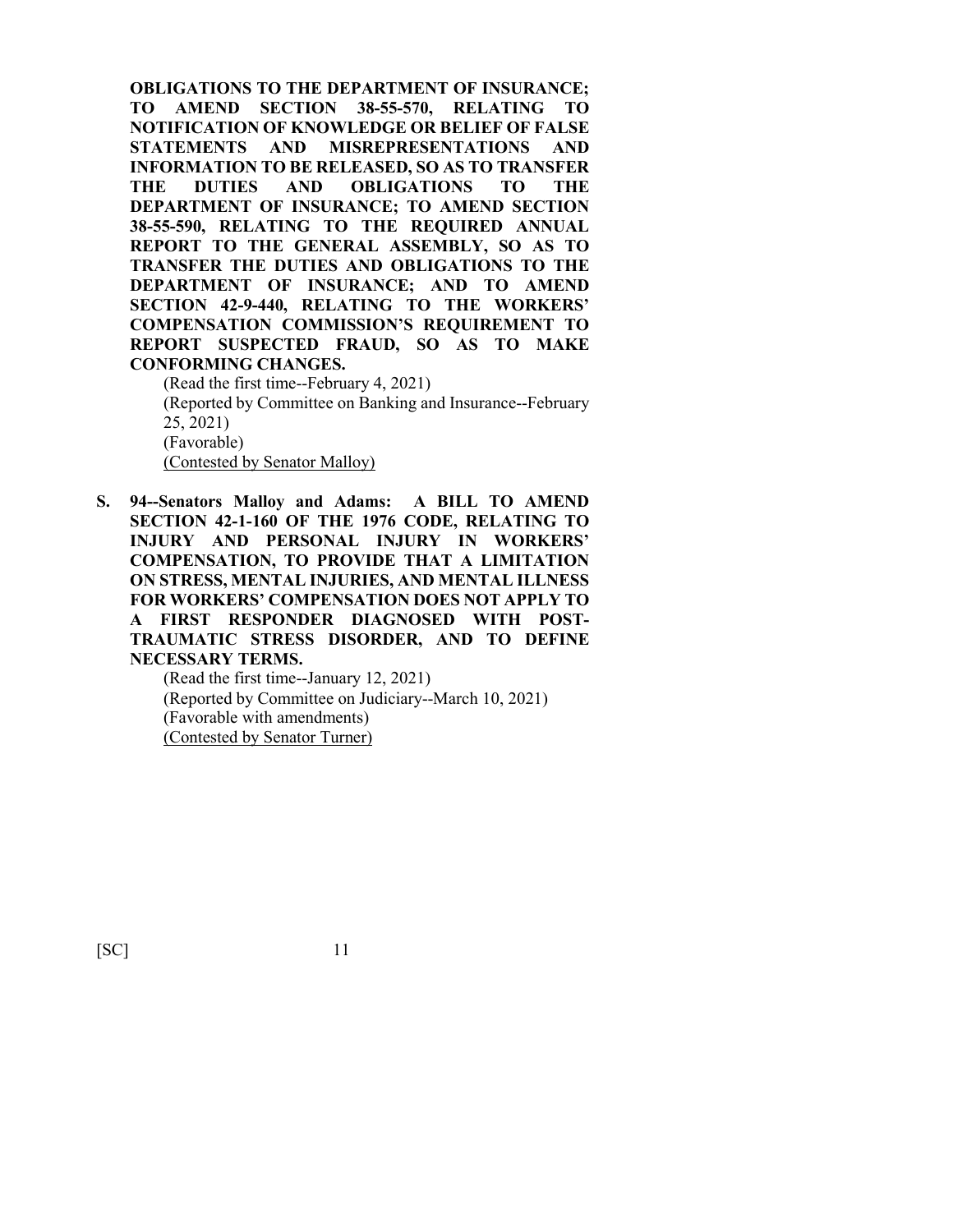**S. 595--Senator Senn: A BILL TO AMEND SECTION 54-3-10(B) OF THE 1976 CODE, RELATING TO THE CREATION AND MEMBERSHIP OF THE SOUTH CAROLINA STATE PORTS AUTHORITY, TO DELETE THE PROVISION PROHIBITING EX-OFFICIO MEMBERS FROM ATTENDING EXECUTIVE SESSION.**

> (Read the first time--February 23, 2021) (Reported by Committee on Transportation--March 23, 2021) (Favorable with amendments) (Contested by Senators Harpootlian and Setzler)

**S. 101--Senators Cromer and Hembree: A BILL TO AMEND THE CODE OF LAWS OF SOUTH CAROLINA, 1976, BY ADDING SECTION 1-1-671 SO AS TO PROVIDE FOR THE DESIGN, COLOR, AND OTHER ELEMENTS OF THE SOUTH CAROLINA STATE FLAG AND TO DESIGNATE THE FLAG OF THIS DESIGN, COLOR, AND ELEMENTS AS THE OFFICIAL SOUTH CAROLINA STATE FLAG.** (Read the first time--January 12, 2021)

(Reported by Committee on Family and Veterans' Services-- March 24, 2021) (Favorable with amendments) (Contested by Senator Hutto)

**S. 245--Senators Young, Rankin, Climer, Turner, Bennett and M. Johnson: A BILL TO AMEND SECTION 56-5-3435 OF THE 1976 CODE, RELATING TO MAINTAINING A SAFE OPERATING DISTANCE BETWEEN A MOTOR VEHICLE AND A BICYCLE, TO DEFINE "SAFE OPERATING DISTANCE".**

(Read the first time--January 12, 2021) (Polled by Committee on Transportation--March 24, 2021) (Favorable) (Contested by Senator Loftis)

**S. 614--Senators Corbin, Loftis, Kimbrell, Garrett, Rice, Adams, Gustafson, Verdin, Cromer and Martin: A BILL TO AMEND ARTICLE 1, CHAPTER 1, TITLE 25 OF THE 1976 CODE, RELATING TO THE MILITARY CODE, BY ADDING SECTION 25-1-80, TO PROVIDE FOR THE DUTIES AND**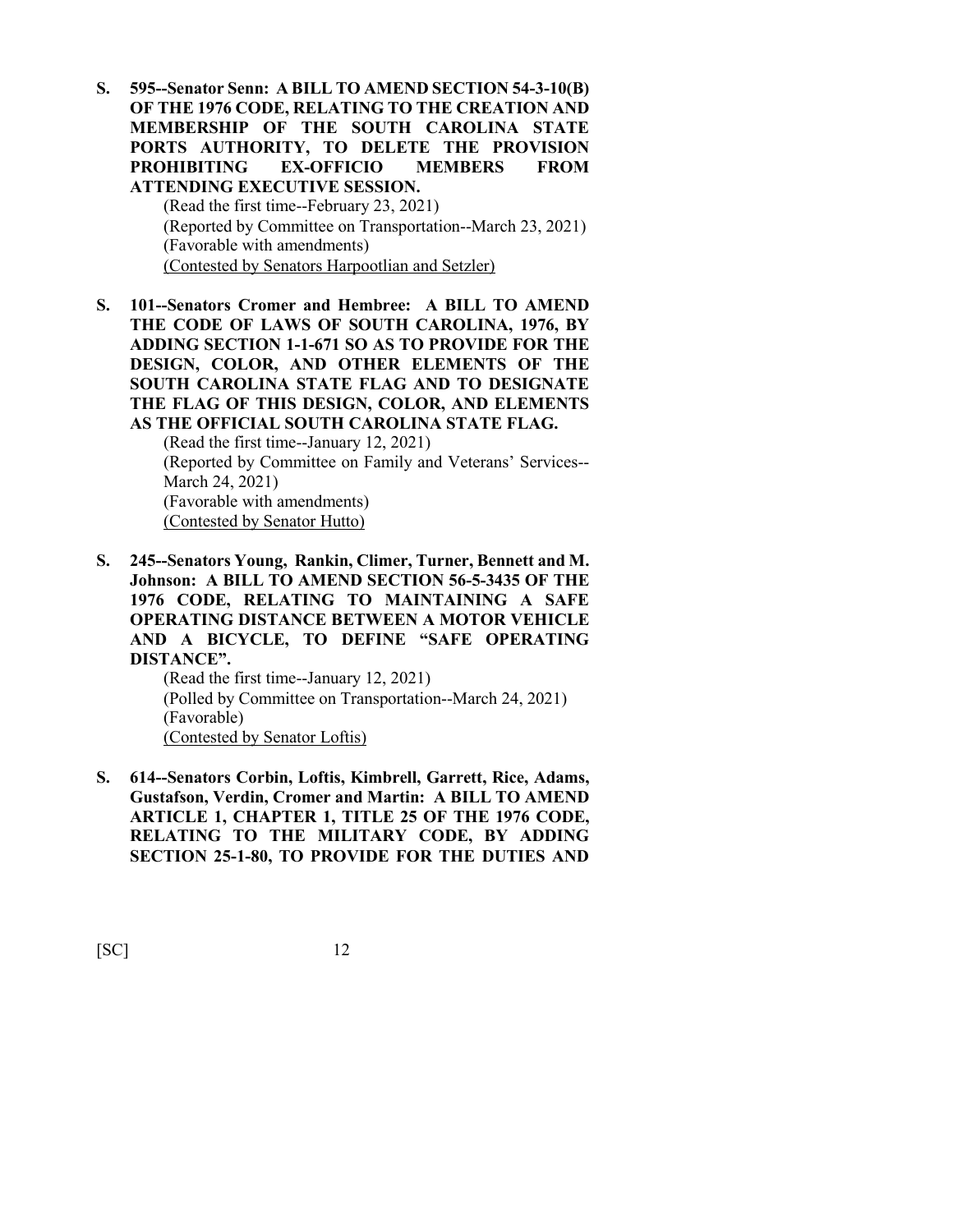#### **RESPONSIBILITIES OF THE SOUTH CAROLINA UNORGANIZED MILITIA.**

(Read the first time--February 25, 2021) (Reported by Committee on Family and Veterans' Services-- March 24, 2021) (Favorable) (Amendment proposed--May 04, 2021) (Document No. S-RES\AMEND\614R001.KMM.TDC) (Contested by Senator Matthews)

**H. 3262--Reps. Fry, Huggins, Davis, B. Newton, G.R. Smith, Morgan, Burns, Erickson, Bennett, Thayer, Taylor, Bryant, Elliott, Willis, Felder, McGarry, V.S. Moss, Haddon, Long, Pope, Forrest, Caskey, Hixon, Hewitt, Bailey, M.M. Smith, J.E. Johnson, Bradley, Brittain and Crawford: A BILL TO AMEND SECTION 7-11-15, AS AMENDED, CODE OF LAWS OF SOUTH CAROLINA, 1976, RELATING TO QUALIFICATIONS TO RUN AS A CANDIDATE IN GENERAL ELECTIONS, SO AS TO REQUIRE ALL CANDIDATES FROM EACH POLITICAL PARTY IN THIS STATE TO PAY A FILING FEE, INCLUDING CANDIDATES FROM PARTIES THAT ARE NOT REQUIRED TO CONDUCT A PRIMARY ELECTION, AND TO AUTHORIZE POLITICAL PARTIES TO CHARGE A CERTIFICATION FEE TO ALL CANDIDATES SEEKING NOMINATION BY POLITICAL PARTY PRIMARY OR POLITICAL PARTY CONVENTION; AND TO AMEND SECTION 7-11-210, RELATING TO THE NOTICE OF CANDIDACY AND PLEDGE, SO AS TO REQUIRE CANDIDATES TO AFFIRM THEIR PARTICIPATION IN AT LEAST THREE OF THE LAST FOUR STATEWIDE PARTY PRIMARIES, OR, IN THE ALTERNATIVE, IF PRECLUDED FROM PARTICIPATION DUE TO AGE, PERSONAL HEALTH, RESIDENCY, OR ACTIVE MILITARY SERVICE, CANDIDATES MAY PLEDGE THAT THEY ARE BONA FIDE MEMBERS OF THE POLITICAL PARTY WHOSE NOMINATION THEY ARE SEEKING, AND TO PROVIDE THAT THE STATE PARTY CHAIRMAN, IF PERMITTED BY PARTY RULE, MAY REQUIRE ADDITIONAL VERIFICATION WHEN A CANDIDATE'S AFFIRMATION OF BONA FIDE PARTY MEMBERSHIP IS DISPUTED, AND THAT THE STATE CHAIRMAN IS THE FINAL AUTHORITY TO RESOLVE**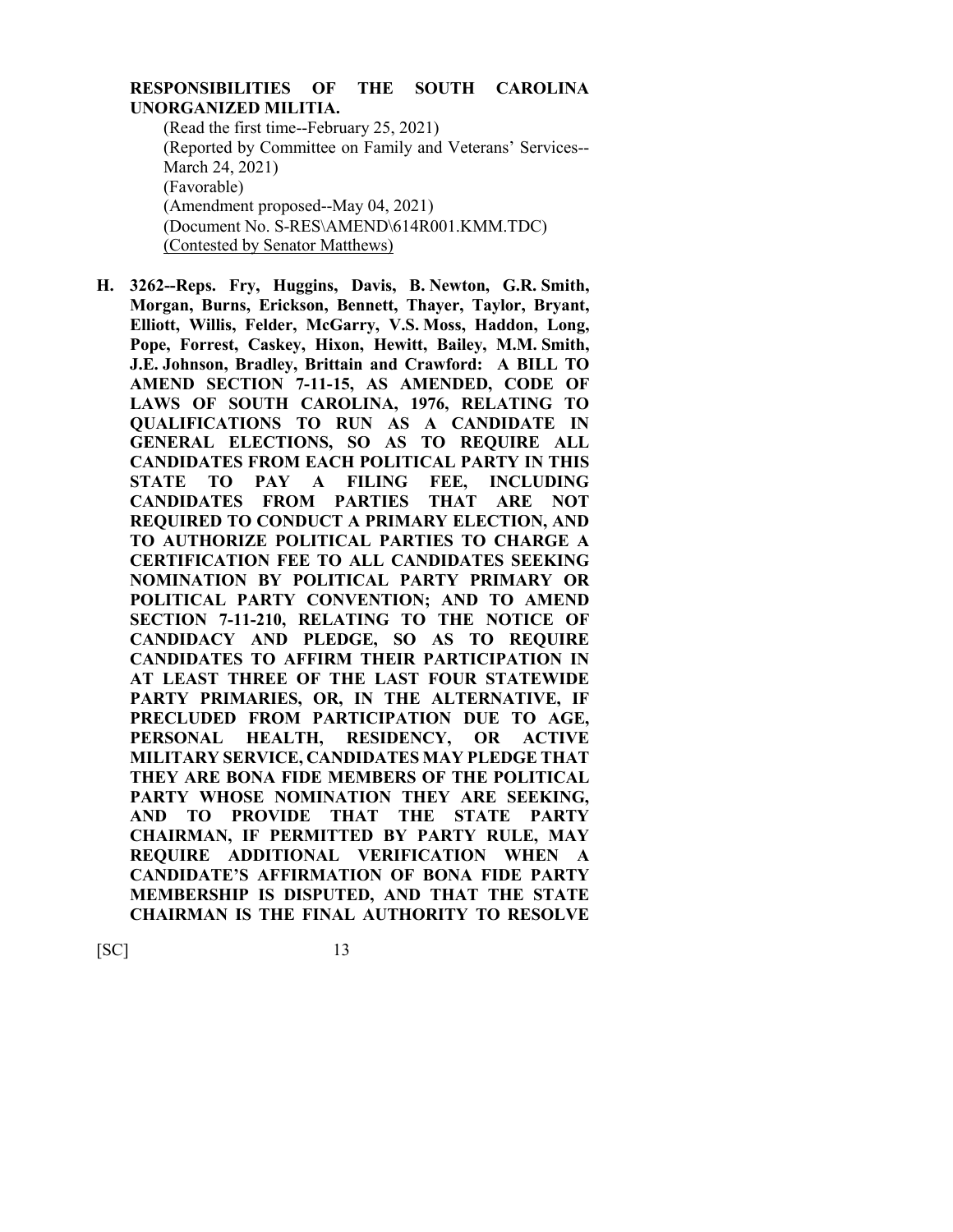### **QUESTIONS REGARDING BONA FIDE PARTY MEMBERSHIP.**

(Read the first time--February 25, 2021) (Reported by Committee on Judiciary--March 24, 2021) (Favorable with amendments) (Contested by Senator Martin)

**S. 41--Senator Grooms: A BILL TO AMEND SECTION 31-12-70(A)(16) OF THE 1976 CODE, RELATING TO THE POWERS OF REDEVELOPMENT AUTHORITIES, TO PROVIDE THAT CERTAIN REDEVELOPMENT FEES MAY BE USED FOR FINANCING, ACQUIRING, DEVELOPING, SUPPORTING, AND OPERATING CERTAIN MUSEUM PROJECTS.**

(Read the first time--January 12, 2021) (Reported by Committee on Labor, Commerce and Industry-- April 08, 2021) (Favorable) (Contested by Senator Peeler)

**H. 3681--Reps. Simrill, Rutherford, Bannister, West and Lowe: A BILL TO AMEND THE CODE OF LAWS OF SOUTH CAROLINA, 1976, BY ADDING SECTION 44-95-45 SO AS TO PROVIDE THAT POLITICAL SUBDIVISIONS OF THIS STATE MAY NOT ENACT ANY LAWS, ORDINANCES, OR RULES PERTAINING TO INGREDIENTS, FLAVORS, OR LICENSING OF CIGARETTES, ELECTRONIC SMOKING DEVICES, E-LIQUID, VAPOR PRODUCTS, TOBACCO PRODUCTS, OR ALTERNATIVE NICOTINE PRODUCTS; AND TO PROVIDE THAT SUCH LAWS, ORDINANCES, AND RULES ENACTED BY A POLITICAL SUBDIVISION PRIOR TO DECEMBER 31, 2020, ARE NOT SUBJECT TO THE PREEMPTION IMPOSED BY THIS ACT.**

(Read the first time--April 8, 2021) (Polled by Committee on Medical Affairs--April 22, 2021) (Favorable) (Contested by Senators Senn, McElveen and Kimpson)

**H. 3612--Reps. Lucas, Allison, M.M. Smith, Calhoon, Govan, Davis, Murray, Gilliard, Carter, Anderson and Weeks: A BILL TO AMEND THE CODE OF LAWS OF SOUTH CAROLINA, 1976, SO AS TO ENACT THE "SOUTH CAROLINA COMPUTER SCIENCE EDUCATION INITIATIVE ACT"**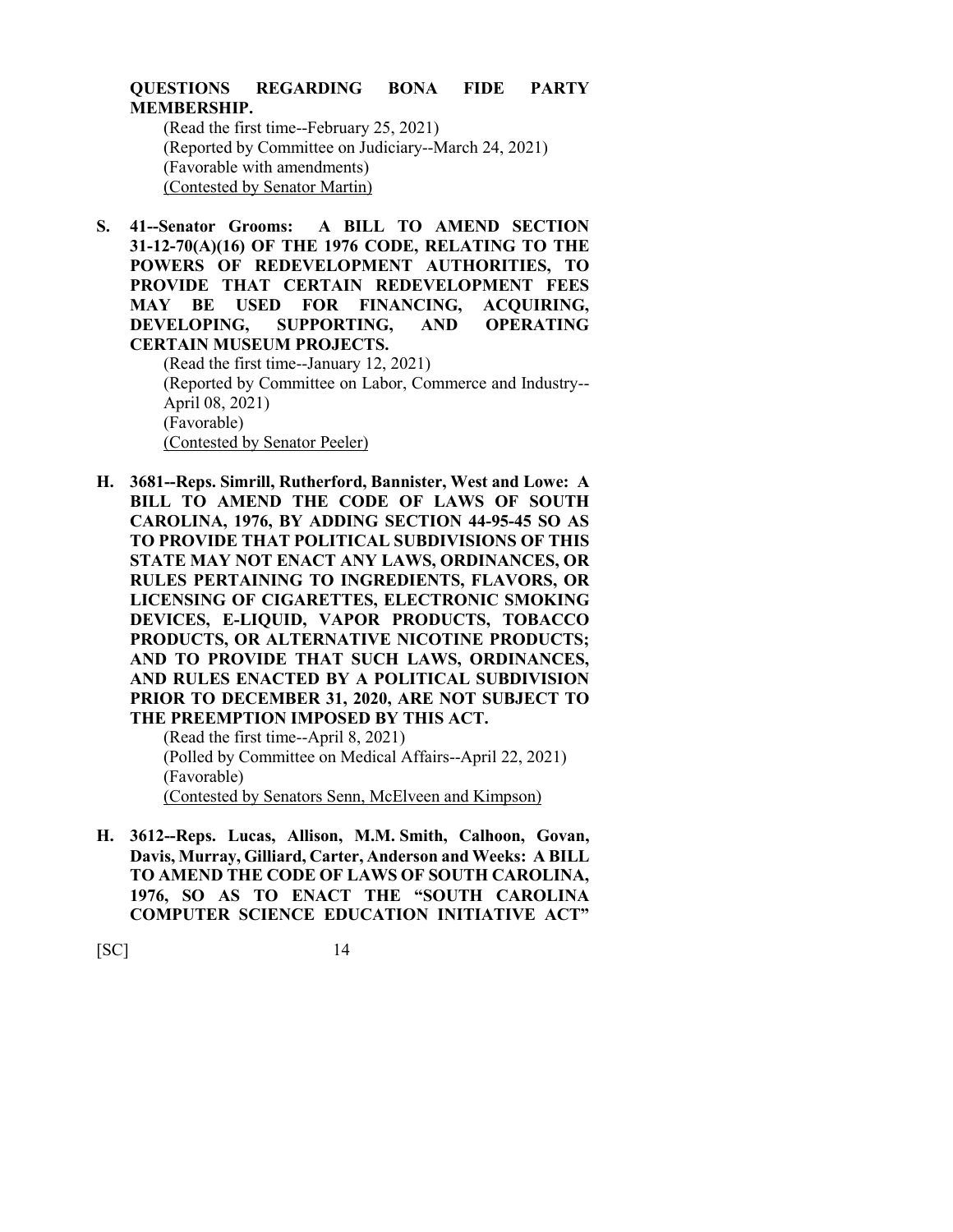**BY ADDING SECTION 59-29-250 SO AS TO PROVIDE FOR THE EXPANSION AND ENHANCEMENT OF COMPUTER SCIENCE EDUCATION IN PUBLIC HIGH SCHOOLS THROUGH THE CREATION AND IMPLEMENTATION OF A STATEWIDE COMPUTER SCIENCE EDUCATION PLAN AND THE REQUIREMENT THAT EACH PUBLIC SCHOOL OFFERS AT LEAST ONE COMPUTER SCIENCE COURSE THAT MEETS CERTAIN CRITERIA.**

(Read the first time--February 3, 2021) (Reported by Committee on Education--April 28, 2021) (Favorable) (Contested by Senator Rankin)

**S. 591--Senators Hutto, Shealy, Senn and Stephens: A BILL TO AMEND SECTION 20-1-100, CODE OF LAWS OF SOUTH CAROLINA, 1976, RELATING TO THE MINIMUM AGE A PERSON MAY ENTER INTO MARRIAGE, SO AS TO PROVIDE THAT A MARRIAGE ENTERED INTO BY AN INDIVIDUAL YOUNGER THAN EIGHTEEN YEARS OF AGE IS VOID AB INITIO; TO AMEND SECTION 20-1-290, RELATING TO THE WILFUL FAILURE OF THE LICENSE-ISSUING OFFICER TO COMPLY WITH LAWS RELATED TO THE ISSUANCE OF MARRIAGE LICENSES, SO AS TO REMOVE REFERENCES TO CODE SECTIONS REPEALED BY THIS BILL; TO REPEAL SECTION 20-1-250 RELATING TO THE ISSUANCE OF A MARRIAGE LICENSE TO APPLICANTS BETWEEN THE AGES OF SIXTEEN AND EIGHTEEN WITH PARENTAL OR GUARDIAN CONSENT, AND SECTION 20-1-260 RELATING TO THE PROOF OF AGE REQUIRED FOR A MINOR APPLICANT.**

(Read the first time--February 23, 2021) (Reported by Committee on Judiciary--May 05, 2021) (Favorable) (Contested by Senator Cash)

**H. 3575--Reps. Fry, Collins, Elliott, Kirby, Forrest, W. Newton, McGarry, B. Newton, Hosey, Caskey, Herbkersman, Martin, M.M. Smith, Wheeler, Brittain, Hewitt, Erickson, Bradley, Henderson-Myers, Stavrinakis, Davis and Kimmons: A BILL TO AMEND THE CODE OF LAWS OF SOUTH CAROLINA, 1976, BY ADDING SECTION 61-4-45 SO AS TO ALLOW A QUALIFYING RETAILER TO OFFER CURBSIDE**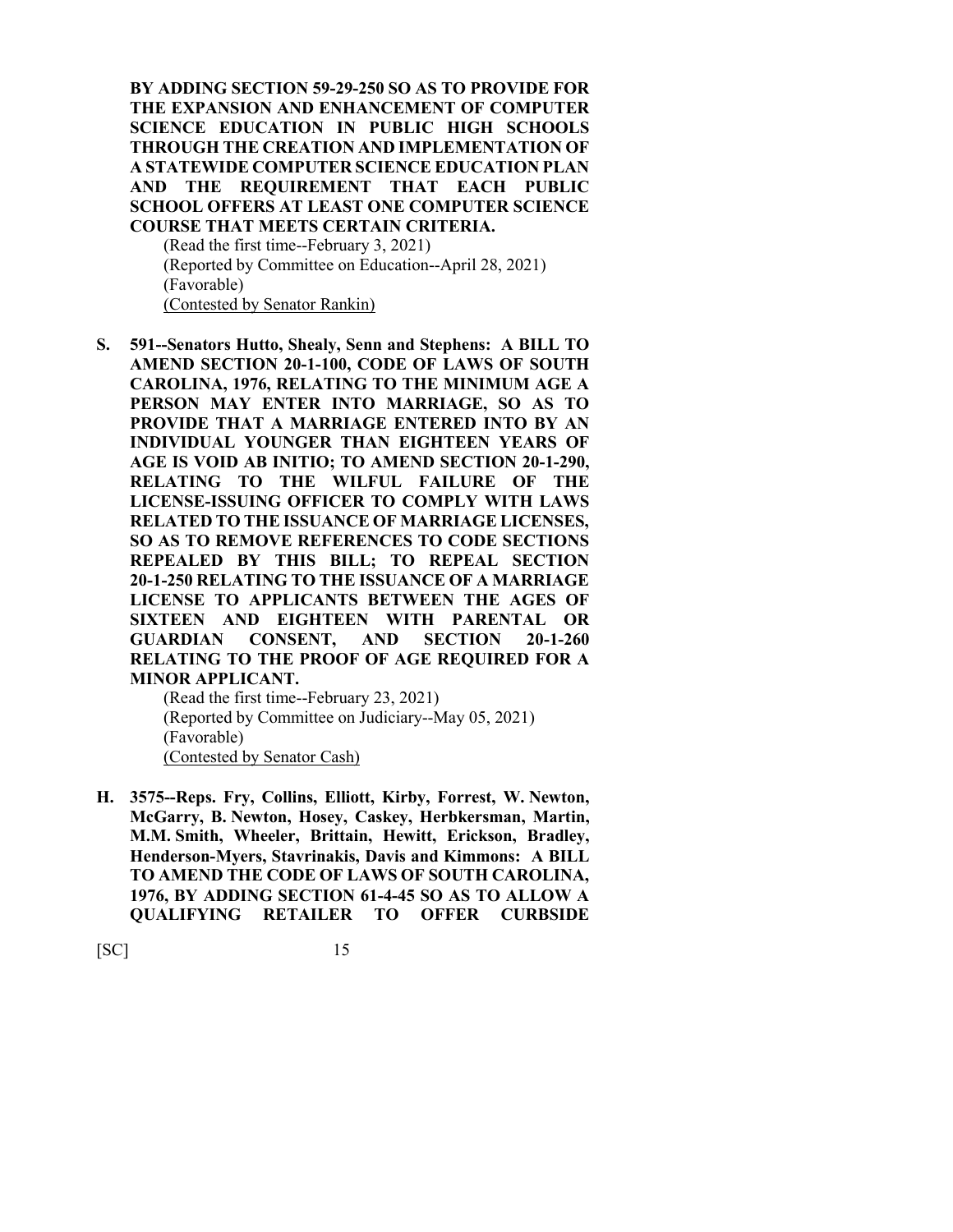#### **DELIVERY OR PICKUP SERVICE OF BEER OR WINE AND TO PROVIDE LIMITATIONS; AND TO AMEND SECTION 61-2-170, RELATING TO DRIVE-THROUGH OR CURB SERVICE OF ALCOHOLIC BEVERAGES, SO AS TO MAKE CONFORMING CHANGES.**

(Read the first time--March 16, 2021) (Reported by Committee on Judiciary--May 05, 2021) (Favorable) (Contested by Senators Rankin, Scott, Cash and Garrett)

**H. 3620--Reps. Gilliard, W. Newton, Bernstein, Hyde, Simrill, Rutherford, Lucas, Dillard, Erickson, Hart, Kimmons, Pope, Stavrinakis, Thigpen, Wheeler, Bradley, Alexander, Kirby, Henegan, Pendarvis, Herbkersman, Collins, McDaniel, Ott, Cobb-Hunter, R. Williams, Murray, Brawley, Govan, Henderson-Myers, Carter, Rose, Tedder, J.L. Johnson, Wetmore, Weeks, Matthews, Rivers, Anderson, Jefferson, Garvin, Hosey and Clyburn: A BILL TO AMEND THE CODE OF LAWS OF SOUTH CAROLINA, 1976, BY ADDING ARTICLE 22 TO CHAPTER 3, TITLE 16 SO AS TO ENTITLE THE ARTICLE "PENALTY ENHANCEMENTS FOR CERTAIN CRIMES", TO PROVIDE ADDITIONAL PENALTIES FOR PERSONS WHO COMMIT CERTAIN DELINEATED CRIMES WHEN THE VICTIM WAS INTENTIONALLY SELECTED BASED ON CERTAIN FACTORS, AND TO PROVIDE VICTIMS OF A VIOLATION OF THE ARTICLE MAY BRING A CIVIL ACTION FOR DAMAGES SUSTAINED.**

(Read the first time--April 8, 2021) (Reported by Committee on Judiciary--May 05, 2021) (Favorable with amendments) (Contested by Senators Climer, Adams, Garrett, Cash, Verdin, Rice, Loftis and Grooms)

**H. 3243--Reps. Collins, Bernstein, Kimmons, Forrest, Herbkersman, Erickson, W. Cox, Elliott, Carter, Cobb-Hunter, Rutherford, King, Henegan, Wheeler, Thigpen, Pendarvis, Rose, Bamberg, Dillard, McKnight, Garvin, Stavrinakis, Ott, Weeks, Atkinson, R. Williams, Jefferson, Kirby, J.L. Johnson, Cogswell, Caskey, Matthews, S. Williams and Anderson: A BILL TO AMEND THE CODE OF LAWS OF SOUTH CAROLINA, 1976, BY ADDING SECTION 41-1-35 SO AS TO PROVIDE PEOPLE WHO ARE LAWFULLY PRESENT IN**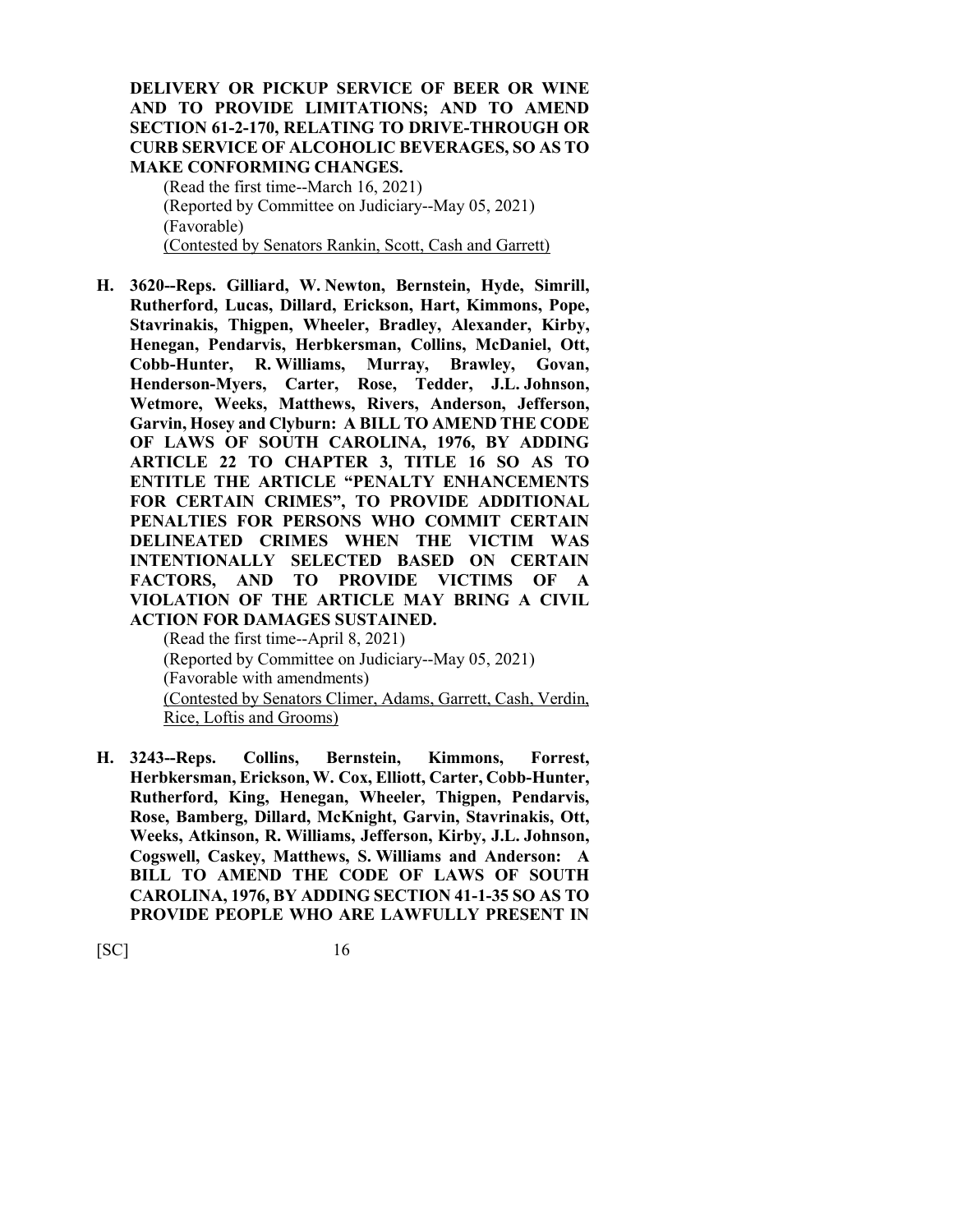**THIS STATE AND ARE NOT PRECLUDED FROM ESTABLISHING RESIDENCY UNDER FEDERAL IMMIGRATION LAW MAY ESTABLISH RESIDENCY AND BE ELIGIBLE FOR OCCUPATIONAL OR PROFESSIONAL LICENSURE UNDER THE PROVISIONS OF THIS CHAPTER, PROVIDED OTHER LICENSURE REQUIREMENTS ARE MET.**

(Read the first time--April 7, 2021) (Recalled from Committee on Labor, Commerce and Industry- -May 06, 2021) (Amended--March 15, 2022) (Contested by Senator Martin)

**H. 3466--Reps. Long, McGarry, Pope, Forrest, Magnuson and Jones: A BILL TO AMEND THE CODE OF LAWS OF SOUTH CAROLINA, 1976, BY ADDING SECTION 40-80-65 SO AS TO PROVIDE PROCEDURES THROUGH WHICH A FIRE DEPARTMENT THAT ASSUMES THE COST OF TRAINING A FIREFIGHTER MAY BE REIMBURSED FOR THESE COSTS BY OTHER FIRE DEPARTMENTS THAT SUBSEQUENTLY HIRE THE FIREFIGHTER WITHIN A CERTAIN PERIOD OF TIME.**

(Read the first time--April 8, 2021) (Reported by Committee on Labor, Commerce and Industry-- May 13, 2021) (Favorable with amendments) (Committee Amendment Adopted--February 15, 2022) (Contested by Senator Gambrell)

**S. 712--Senators Davis, Hutto and Garrett: A BILL TO AMEND CHAPTER 111, TITLE 59 OF THE 1976 CODE, RELATING TO EDUCATIONAL SCHOLARSHIPS, BY ADDING ARTICLE 11, TO ESTABLISH THE HEALTHCARE PROFESSIONAL LOAN FORGIVENESS PROGRAM, TO PROVIDE FOR THE ELIGIBILITY, ADMINISTRATION, AND FUNDING OF THE PROGRAM, TO CREATE AN ADVISORY COMMITTEE, AND TO DEFINE NECESSARY TERMS.**

> (Read the first time--March 30, 2021) (Reported by Committee on Education--February 01, 2022) (Favorable with amendments) (Contested by Senator Cash)

[SC] 17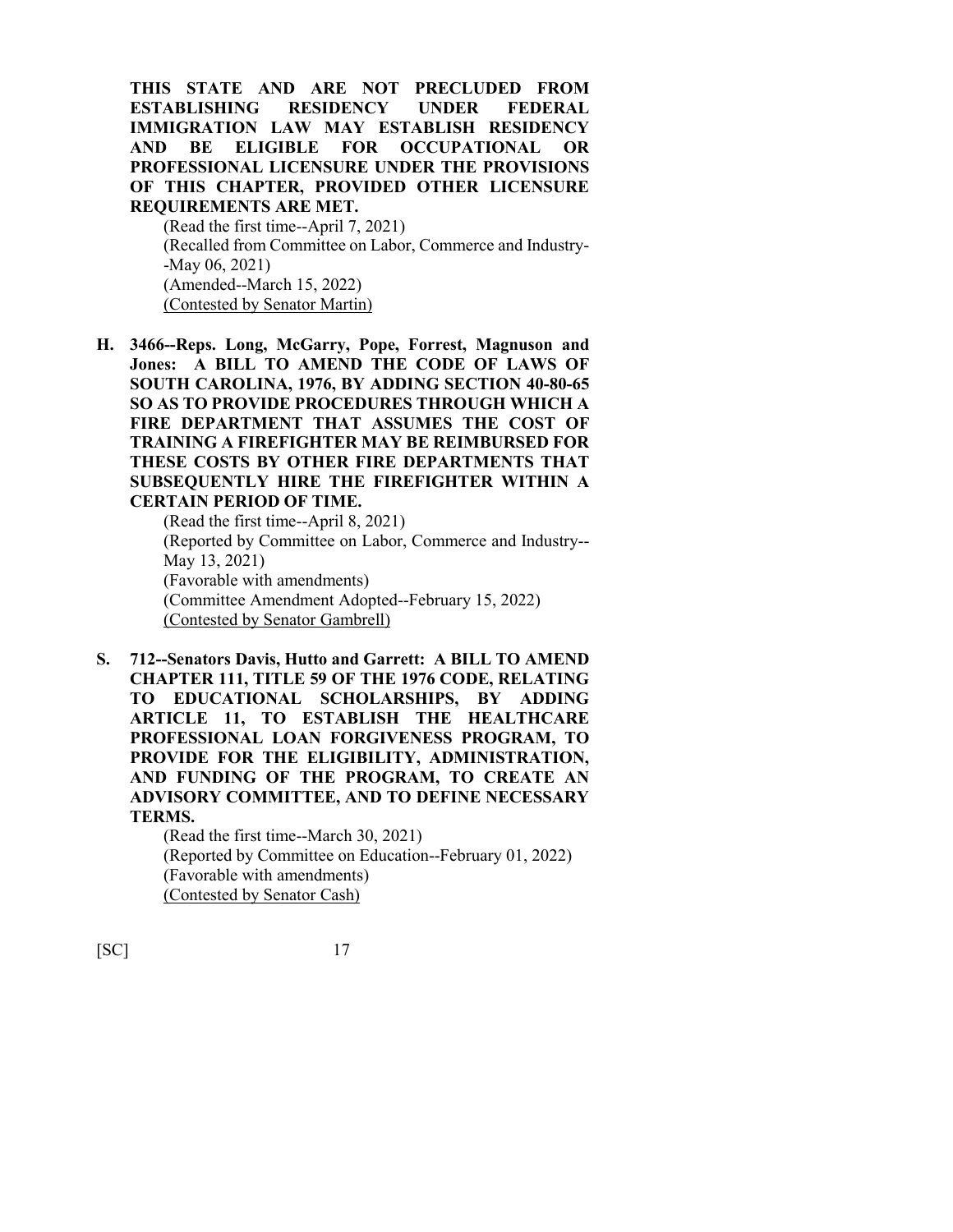**H. 3606--Reps. G.M. Smith, Yow, Sandifer, Erickson and Bradley: A BILL TO AMEND THE CODE OF LAWS OF SOUTH CAROLINA, 1976, BY ADDING SECTION 40-59-265 SO AS TO EXEMPT CERTAIN IMPROVEMENTS MADE TO RESIDENTIAL PROPERTY FROM BUILDING PERMIT REQUIREMENTS, AND TO EXEMPT PROPERTY OWNERS WHO MAKE SUCH IMPROVEMENTS FROM RESIDENTIAL BUILDERS COMMISSION LICENSURE REQUIREMENTS; AND TO AMEND SECTION 40-59-20, RELATING TO DEFINITIONS CONCERNING THE RESIDENTIAL BUILDERS COMMISSION AND ITS LICENSEES, SO AS TO REVISE THE DEFINITION OF RESIDENTIAL SPECIALTY CONTRACTORS.**

(Read the first time--March 3, 2021) (Reported by Committee on Labor, Commerce and Industry-- February 01, 2022) (Favorable with amendments) (Contested by Senator Corbin)

**H. 3055--Reps. Hixon, Forrest, W. Newton and Ligon: A BILL TO AMEND SECTION 48-4-10, CODE OF LAWS OF SOUTH CAROLINA, 1976, RELATING TO THE ESTABLISHMENT OF THE DEPARTMENT OF NATURAL RESOURCES, SO AS TO UPDATE THE NAMES OF THE DIVISIONS OF THE DEPARTMENT; TO AMEND SECTION 48-4-30, RELATING TO THE GOVERNING BOARD OF THE DEPARTMENT OF NATURAL RESOURCES, SO AS TO REMOVE THE AT-LARGE BOARD MEMBER FROM THE BOARD; TO AMEND SECTION 48-4-70, RELATING TO THE GENERAL DUTIES OF THE BOARD, SO AS TO REMOVE THE BOND REQUIREMENT; TO AMEND SECTION 50-1-220, RELATING TO THE APPLICATION OF THE PROVISIONS OF SECTIONS 50-1-180 TO 50-1-230 TO CERTAIN LANDS, SO AS TO REMOVE A REFERENCE TO A REPEALED STATUTE; TO AMEND SECTION 50-3-90, RELATING TO GAME AND FISH CULTURE OPERATIONS AND INVESTIGATIONS, SO AS TO REMOVE CERTAIN REQUIREMENTS BEFORE AN INVESTIGATION MAY BE CONDUCTED; TO AMEND SECTION 50-3-110, RELATING TO THE SUPERVISION OF ENFORCEMENT OFFICERS, SO AS TO UPDATE THE AGENCY NAME AND DELETE A REFERENCE TO A DISCONTINUED PRACTICE; TO AMEND SECTION**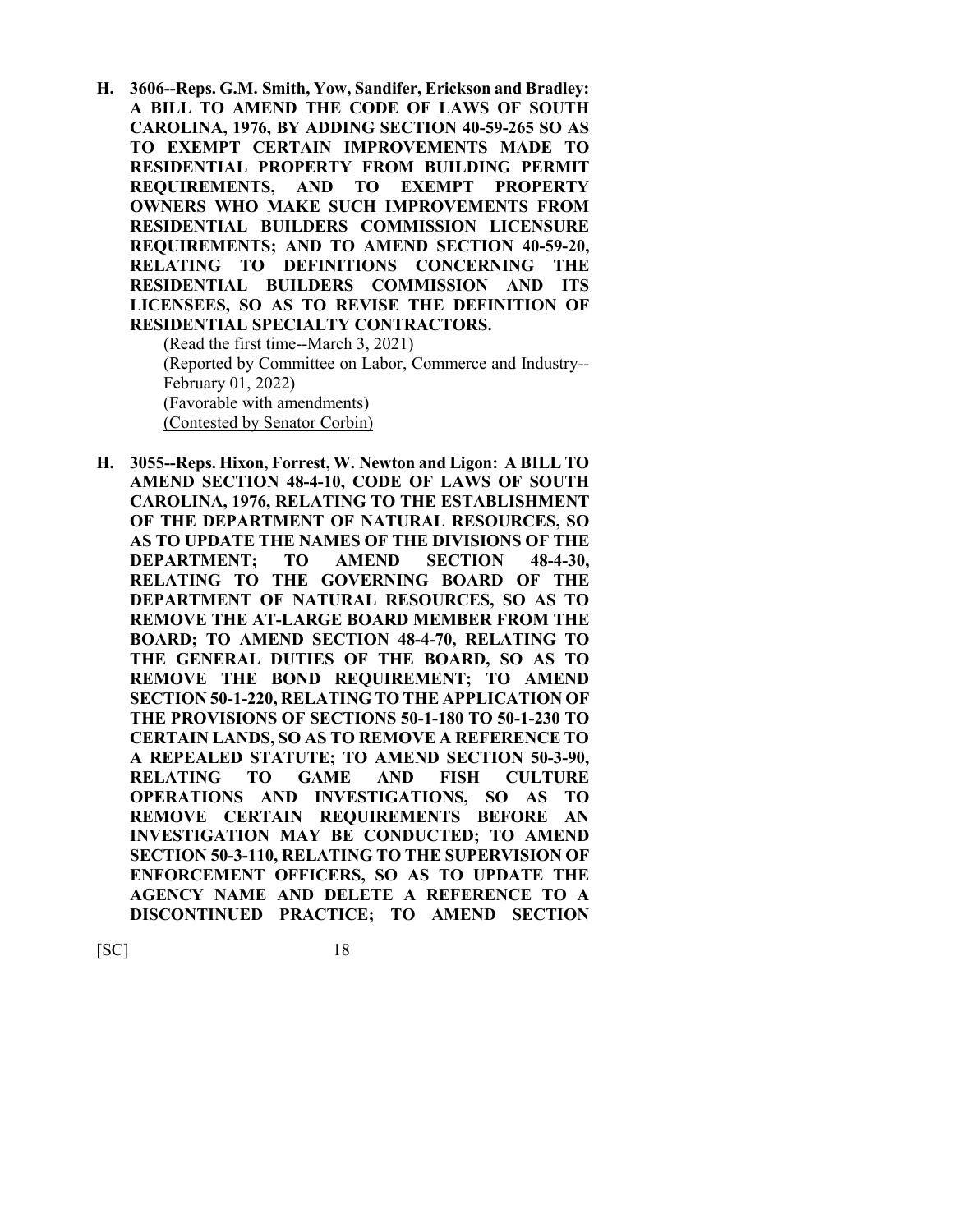**50-3-130, RELATING TO UNIFORMS AND EMBLEMS OF ENFORCEMENT OFFICERS, SO AS TO GRANT AUTHORITY TO THE DEPARTMENT OF NATURAL RESOURCES TO PRESCRIBE THE OFFICIAL UNIFORM; TO AMEND SECTION 50-3-315, RELATING TO DEPUTY ENFORCEMENT OFFICERS, SO AS TO DELETE AN EXPIRED DIRECTIVE TO ESTABLISH A TRAINING PROGRAM; TO AMEND SECTION 50-3-320, RELATING TO THE TRANSMITTAL AND DELIVERY OF COMMISSIONS OF ENFORCEMENT OFFICERS, SO AS TO PROVIDE THE DEPARTMENT IS RESPONSIBLE TO MAINTAIN THE COMMISSIONS OF ENFORCEMENT OFFICERS AND TO DELETE A BOND REQUIREMENT; TO AMEND SECTION 50-3-350, RELATING TO THE OFFICIAL BADGE OF ENFORCEMENT OFFICERS, SO AS TO UPDATE THE AGENCY NAME FOR AN ENFORCEMENT OFFICER'S OFFICIAL BADGE; TO AMEND SECTION 50-3-395, RELATING TO THE AUTHORITY OF ENFORCEMENT OFFICERS TO ISSUE WARNING TICKETS, SO AS TO ALLOW THE DEPARTMENT TO ESTABLISH CERTAIN PROCEDURES WITHOUT PROMULGATING REGULATIONS; TO AMEND SECTION 50-11-980, RELATING TO THE DESIGNATED WILDLIFE SANCTUARY IN CERTAIN AREAS OF CHARLESTON HARBOR, SO AS TO UPDATE THE BOUNDARIES OF THE WILDLIFE SANCTUARY; TO AMEND SECTION 50-15-10, AS AMENDED, RELATING TO DEFINITIONS APPLICABLE TO PROVISIONS PROTECTING NONGAME AND ENDANGERED WILDLIFE SPECIES, SO AS TO UPDATE THE CITATION OF THE FEDERAL LIST OF ENDANGERED SPECIES; AND TO AMEND SECTION 50-15-30, RELATING TO THE LIST OF ENDANGERED SPECIES, SO AS TO UPDATE THE CITATION TO THE FEDERAL REGULATION AND TO MOVE CERTAIN DUTIES TO THE DEPARTMENT OF NATURAL RESOURCES.**

(Read the first time--January 25, 2022) (Reported by Committee on Fish, Game and Forestry-- February 16, 2022) (Favorable with amendments) (Contested by Senator Climer)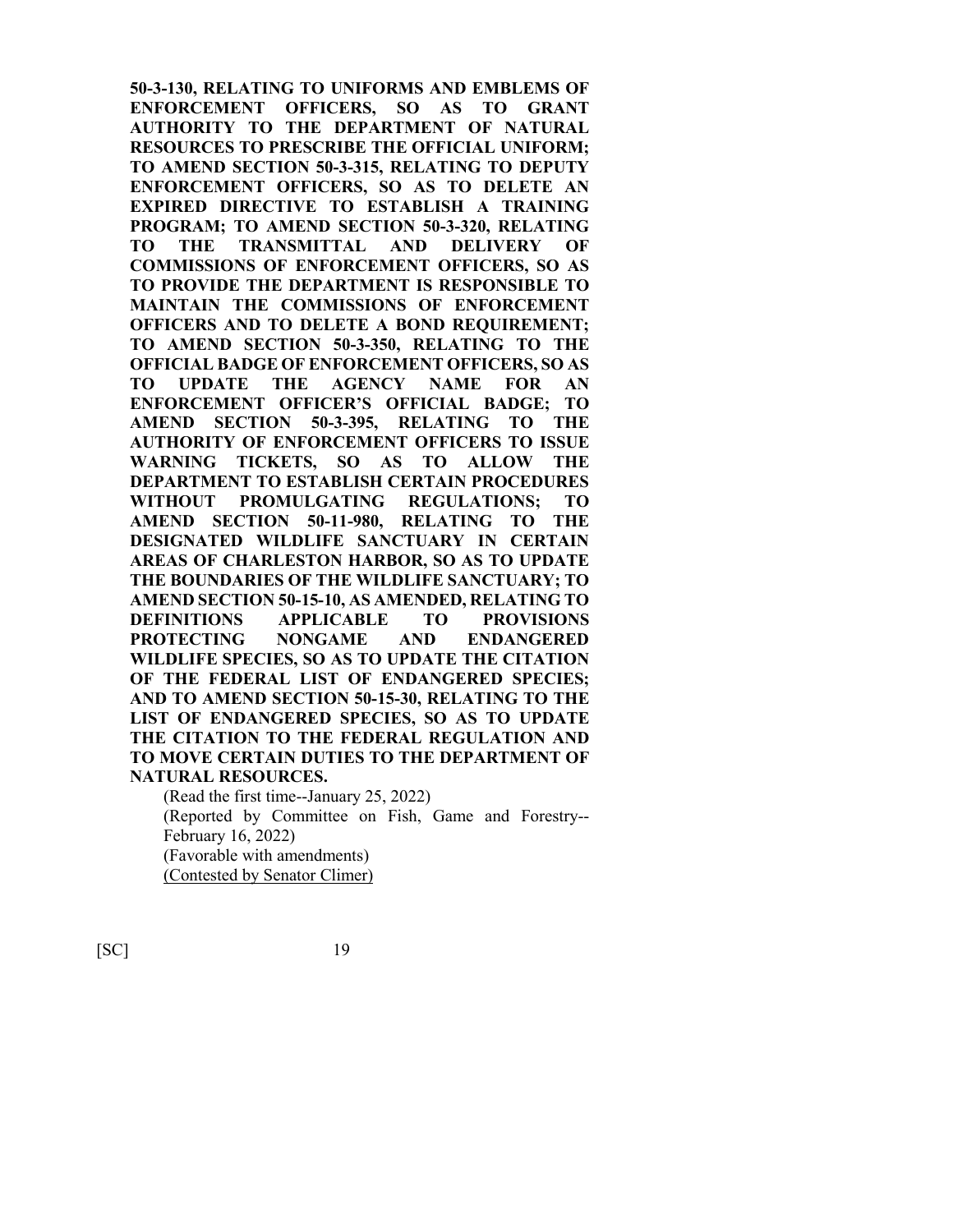**S. 887--Senators Rice, Garrett, Adams, Kimbrell and Massey: A BILL TO AMEND THE CODE OF LAWS OF SOUTH CAROLINA, 1976, BY ADDING SECTION 1-1-1520 SO AS TO REQUIRE COMMISSIONERS AND ALTERNATES TO A CONVENTION OF STATES OR TO A STATE RATIFICATION CONVENTION TO TAKE AN OATH, TO PROVIDE CRIMINAL PENALTIES FOR THOSE COMMISSIONERS AND ALTERNATES WHO ARE CONVICTED OF VIOLATING THE REQUIRED OATH; AND TO DEFINE RELEVANT TERMS.**

(Read the first time--December 6, 2021) (Reported by Committee on Judiciary--February 23, 2022) (Favorable with amendments) (Contested by Senator Sabb)

**H. 4832--Reps. Sandifer and Anderson: A BILL TO AMEND THE CODE OF LAWS OF SOUTH CAROLINA, 1976, BY ADDING SECTION 38-69-247 SO AS TO ESTABLISH MINIMUM NONFORFEITURE AMOUNTS FOR CONTRACTS ISSUED AFTER JUNE 30, 2022; BY ADDING SECTION 38-72-78 SO AS TO REQUIRE LONG-TERM CARE INSURERS TO PROVIDE NOTICE OF PROPOSED PREMIUM RATE INCREASES TO POLICYHOLDERS; TO AMEND SECTION 38-9-180, RELATING TO STANDARD VALUATION LAW, SO AS TO REMOVE A REQUIREMENT; TO AMEND SECTION 38-9-210, AS AMENDED, RELATING TO THE REDUCTION FROM LIABILITY FOR REINSURANCE, SO AS TO CORRECT THE NAME OF THE APPROPRIATE OFFICE OF THE NATIONAL ASSOCIATION OF INSURANCE COMMISSIONERS; TO AMEND SECTION 38-13-80, RELATING TO THE ANNUAL STATEMENT AS TO BUSINESS STANDING AND FINANCIAL CONDITION, SO AS TO PROVIDE THE TIME AND MANNER THAT THE STATEMENT OF BUSINESS STANDING AND FINANCIAL CONDITION MUST BE FILED; TO AMEND SECTION 38-13-85, RELATING TO THE FILING OF ANNUAL STATEMENTS, SO AS TO PROVIDE THE TIME AND MANNER THAT THE ANNUAL STATEMENTS ARE FILED; TO AMEND SECTION 38-57-150, AS AMENDED, RELATING TO PROHIBITED INDUCEMENTS, SO AS TO ALLOW AN EMPLOYEE, AFFILIATE, OR THIRD PARTY OF AN INSURER TO OFFER AN INSURED SERVICES**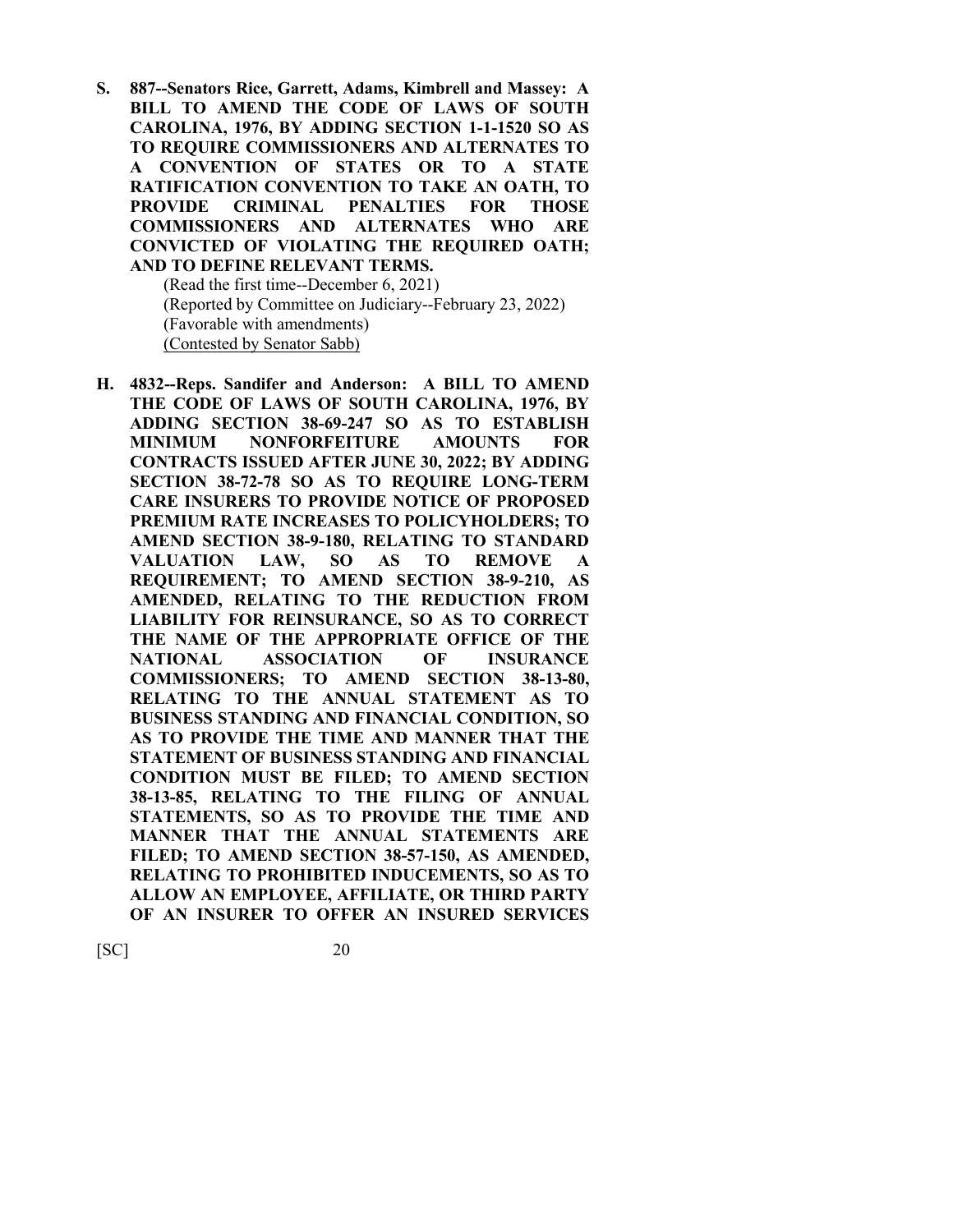**RELATING TO THE LOSS CONTROL OF THE COVERED RISK; TO AMEND SECTION 38-73-240, RELATING TO RATE FILINGS, SO AS TO CLARIFY WHERE AN INSURER MAY FILE A MULTIPLIER; TO AMEND SECTION 38-73-910, AS AMENDED, RELATING TO THE APPLICATION OF THE SECTION, SO AS TO ESTABLISH THAT RATE, RULE, AND FORM FILINGS SUBMITTED BY A RATING ORGANIZATION ARE SUBJECT TO PRIOR APPROVAL OF THE DEPARTMENT OF INSURANCE; TO AMEND SECTION 38-79-200, AS AMENDED, RELATING TO RATE INCREASE OR ASSESSMENT AUTHORIZATION, SO AS TO INCLUDE A REFERENCE; TO AMEND SECTIONS 38-101-20, 38-101-30, 38-101-40, AND 38-101-110, ALL RELATING TO THE ISSUANCE OF FLOOD INSURANCE POLICIES, ALL SO AS TO REQUIRE A PERIL OF FLOOD TO BE NAMED; TO AMEND SECTION 38-101-120, RELATING TO THE WRITTEN NOTICE OF CANCELLATION OR NONRENEWAL, SO AS TO CLARIFY THE REQUIRED NOTICE PERIOD; AND TO REPEAL CHAPTER 95 OF TITLE 38 RELATING TO THE INTERSTATE INSURANCE PRODUCT REGULATION COMPACT.**

(Read the first time--February 2, 2022) (Reported by Committee on Banking and Insurance--February 23, 2022) (Favorable) (Contested by Senator Scott)

**S. 838--Senators Adams, Garrett, M. Johnson, Kimbrell, Rice, Cash and Corbin: A BILL TO AMEND SECTION 63-5-350 OF THE 1976 CODE, RELATING TO PROVIDING HEALTH SERVICES TO MINORS WITHOUT PARENTAL CONSENT, TO PROHIBIT THE ADMINISTRATION OF THE COVID-19 VACCINE WITHOUT PARENTAL CONSENT.**

> (Read the first time--June 8, 2021) (Reported by Committee on Medical Affairs--March 03, 2022) (Favorable with amendments) (Contested by Senator Kimpson)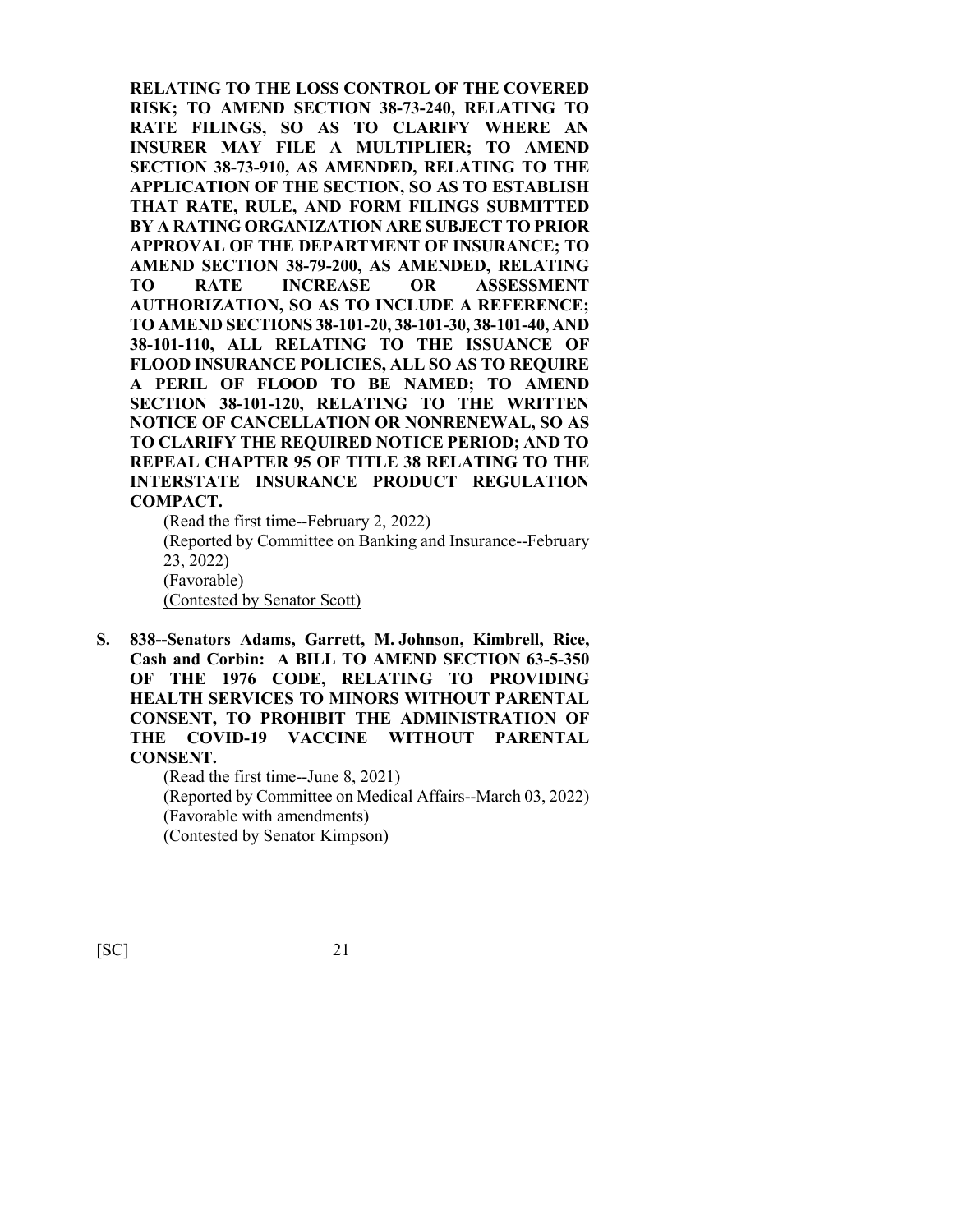**S. 1034--Senator Gambrell: A BILL TO AMEND THE CODE OF LAWS OF SOUTH CAROLINA, 1976, BY ADDING SECTION 40-43-195 SO AS TO AUTHORIZE CENTRAL FILL PHARMACIES TO BE ESTABLISHED IN THIS STATE FOR THE PURPOSE OF FILLING PRESCRIPTIONS FOR, AND AT THE REQUEST OF, AN ORIGINATING PHARMACY; TO ESTABLISH CERTAIN OPERATING PROCEDURES AND REQUIREMENTS FOR CENTRAL FILL PHARMACIES, INCLUDING, AMONG OTHER THINGS, OBTAINING A CENTRAL FILL PHARMACY PERMIT AND A CONTROLLED SUBSTANCES REGISTRATION, IF APPROPRIATE, NOTIFYING PATIENTS OF CENTRAL FILL PROCESSING PROCEDURES, REQUIRING WRITTEN PRESCRIPTION DRUG INFORMATION AND A TOLL-FREE NUMBER, PROVIDING PRESCRIPTION LABELING AND RECORD KEEPING REQUIREMENTS, AND REQUIRING POLICIES AND PROCEDURES MANUALS.**

(Read the first time--February 1, 2022) (Reported by Committee on Medical Affairs--March 03, 2022) (Favorable) (Amended--March 31, 2022) (Contested by Senator Senn)

**S. 907--Senators Grooms, Verdin and Garrett: A BILL TO AMEND ARTICLE 1, CHAPTER 41, TITLE 44 OF THE 1976 CODE, RELATING TO ABORTIONS, BY ADDING SECTION 44-41-90 TO REQUIRE THE DISCLOSURE OF MEDICAL INFORMATION TO PERSONS WHO MAY RECEIVE A CHEMICALLY INDUCED ABORTION, WITH EXCEPTIONS.**

(Read the first time--December 6, 2021) (Polled by Committee on Medical Affairs--March 10, 2022) (Favorable) (Contested by Senator McLeod)

**S. 1130--Senators Kimbrell and Garrett: A BILL TO AMEND TITLE 44 OF THE 1976 CODE, RELATING TO HEALTH, BY ADDING CHAPTER 139 TO PROVIDE THAT LOCAL LAWS AND ORDINANCES RELATED TO THE REGULATION AND ENFORCEMENT OF THE RIGHT OF MEDICAL PRACTITIONERS, HEALTH CARE INSTITUTIONS, AND HEALTH CARE PAYERS TO**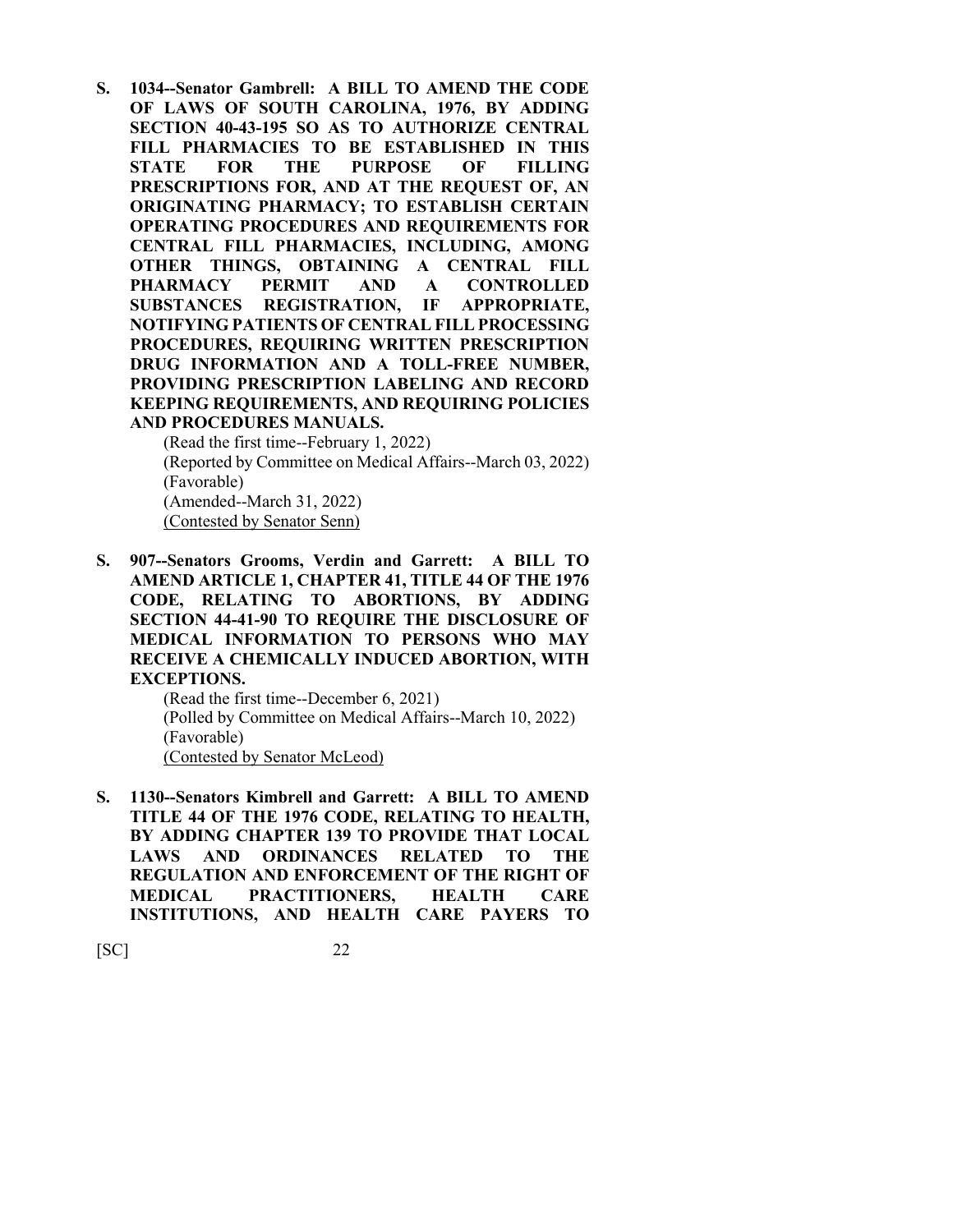**EXERCISE THEIR CONSCIENCE, WHETHER SUCH CONSCIENCE IS INFORMED BY RELIGION, MORAL, ETHICAL, OR PHILOSOPHIC BELIEFS, ARE PREEMPTED AND SUPERSEDED BY LAWS ENACTED BY THE GENERAL ASSEMBLY AND REGULATIONS PROMULGATED BY STATE AGENCIES PURSUANT TO THOSE LAWS.**

(Read the first time--March 8, 2022) (Polled by Committee on Medical Affairs--March 10, 2022) (Favorable) (Contested by Senator Hutto)

**S. 976--Senator Jackson: A BILL TO AMEND THE CODE OF LAWS OF SOUTH CAROLINA, 1976, BY ADDING SECTION 37-6-513 SO AS TO ALLOW THE DEPARTMENT OF CONSUMER AFFAIRS TO UTILIZE FUNDS AND FEES PAID TO THE DEPARTMENT OF CONSUMER AFFAIRS; AND BY ADDING SECTION 37-6-610 SO AS TO ALLOW THE DEPARTMENT OF CONSUMER AFFAIRS TO CARRY FORWARD CERTAIN FUNDS.**

> (Read the first time--January 12, 2022) (Recalled from Committee on Banking and Insurance--March 15, 2022) (Amended--March 17, 2022) (Contested by Senator Rice)

**S. 366--Senators Talley, Hutto and Malloy: A BILL TO AMEND SECTION 42-15-60, CODE OF LAWS OF SOUTH CAROLINA, 1976, RELATING TO THE TIME PERIOD MEDICAL TREATMENT AND SUPPLIES ARE FURNISHED, SO AS TO CLARIFY THAT MEDICAL TREATMENT AND SUPPLIES ARE FURNISHED FOR ANY ADDITIONAL TIME THAT THE JUDGMENT OF THE WORKERS' COMPENSATION COMMISSION ESTABLISHED, BY THE PREPONDERANCE OF EVIDENCE CONTAINED IN THE MEDICAL RECORDS OR BY THE OPINION OF A MEDICAL PROVIDER, WILL LESSEN THE PERIOD OF DISABILITY; AND TO AMEND SECTION 42-17-40, RELATING TO THE CONDUCT OF A WORKERS' COMPENSATION COMMISSION HEARING SO AS TO PROVIDE THAT MEDICAL RECORDS AND**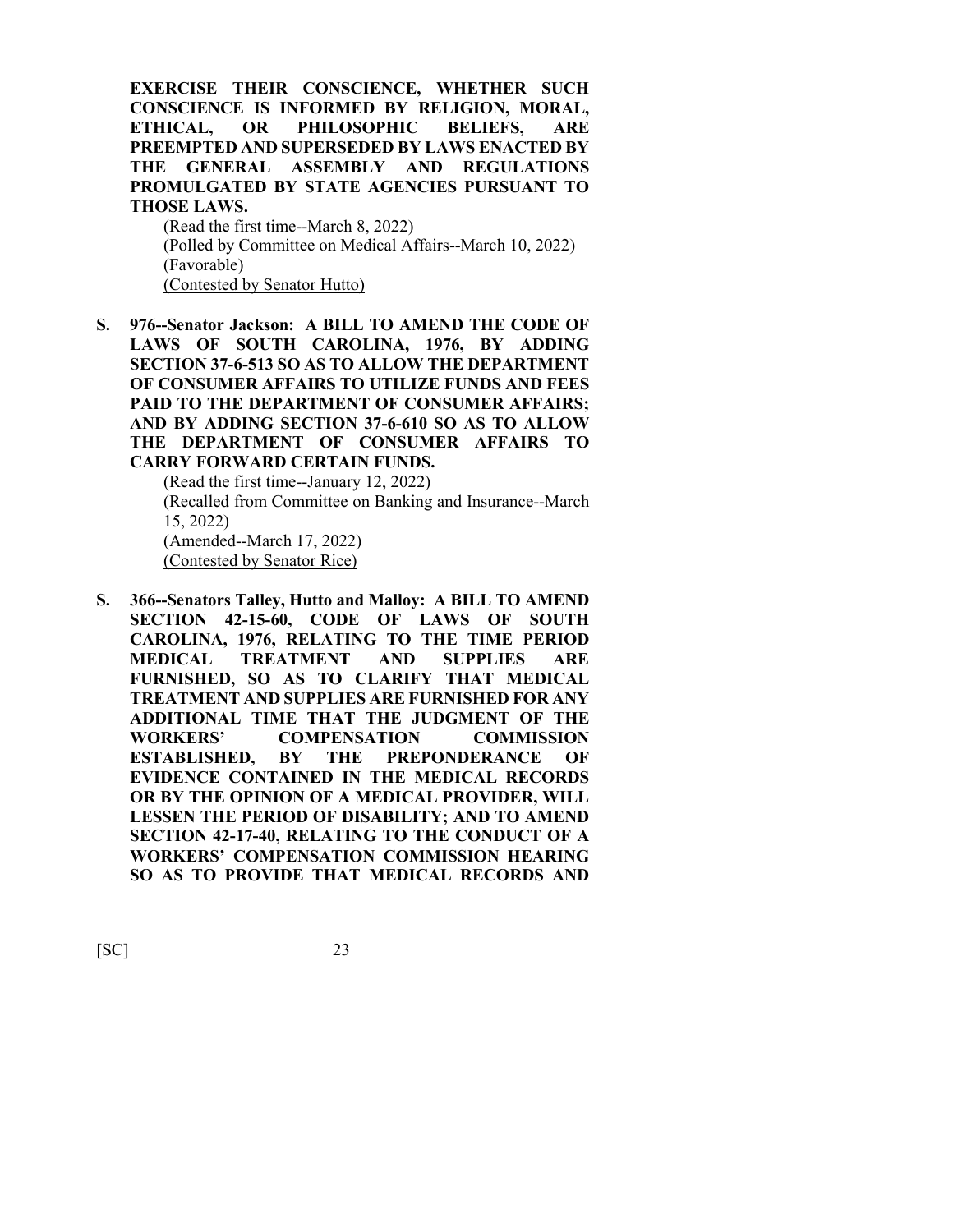#### **OPINIONS OF MEDICAL PROVIDERS ARE ADMISSIBLE WITHOUT REGARD TO THE RULES OF EVIDENCE.**

(Read the first time--January 12, 2021) (Reported by Committee on Judiciary--March 16, 2022) (Favorable with amendments) (Contested by Senator Massey)

**S. 471--Senators Rankin and Sabb: A BILL TO AMEND SECTION 14-7-1050, CODE OF LAWS OF SOUTH CAROLINA, 1976, RELATING TO JURY VOIR DIRE, SO AS TO PROVIDE FOR ATTORNEY CONDUCTED JURY VOIR DIRE BY ORAL AND DIRECT QUESTIONING; TO AMEND SECTION 14-7-1060, RELATING TO THE DRAWING OF A JURY PANEL, SO AS TO PROVIDE THAT THE NUMBER OF JURORS TO BE DRAWN IS WITHIN THE DISCRETION OF THE TRIAL JUDGE; AND TO AMEND SECTION 14-7-1080, RELATING TO THE DRAWING OF A SECOND JURY PANEL, SO AS TO DELETE THE REQUIREMENT THAT THE PANEL MUST BE MADE UP OF TWENTY JURORS.**

> (Read the first time--January 14, 2021) (Reported by Committee on Judiciary--March 16, 2022) (Favorable) (Contested by Senator Massey)

**S. 721--Senators Alexander and Grooms: A BILL TO AMEND ARTICLE 1, CHAPTER 5, TITLE 56 OF THE 1976 CODE, RELATING TO THE UNIFORM ACT REGULATING TRAFFIC ON HIGHWAYS, BY ADDING SECTION 56-5- 100, TO PROVIDE THAT THE IMPLEMENTATION OR USE OF A MOTOR CARRIER SAFETY IMPROVEMENT THAT IS REQUIRED BY A COMPANY ENGAGING IN THE OPERATION OF A COMMERCIAL MOTOR VEHICLE SHALL NOT BE CONSIDERED IN ANY EVALUATION OF AN INDIVIDUAL'S STATUS AS AN EMPLOYEE, JOINT EMPLOYEE, OR INDEPENDENT CONTRACTOR OF THE COMPANY UNDER STATE LAW; AND TO DEFINE NECESSARY TERMS.**

> (Read the first time--March 31, 2021) (Reported by Committee on Transportation--March 17, 2022) (Favorable) (Contested by Senators Sabb and Bennett)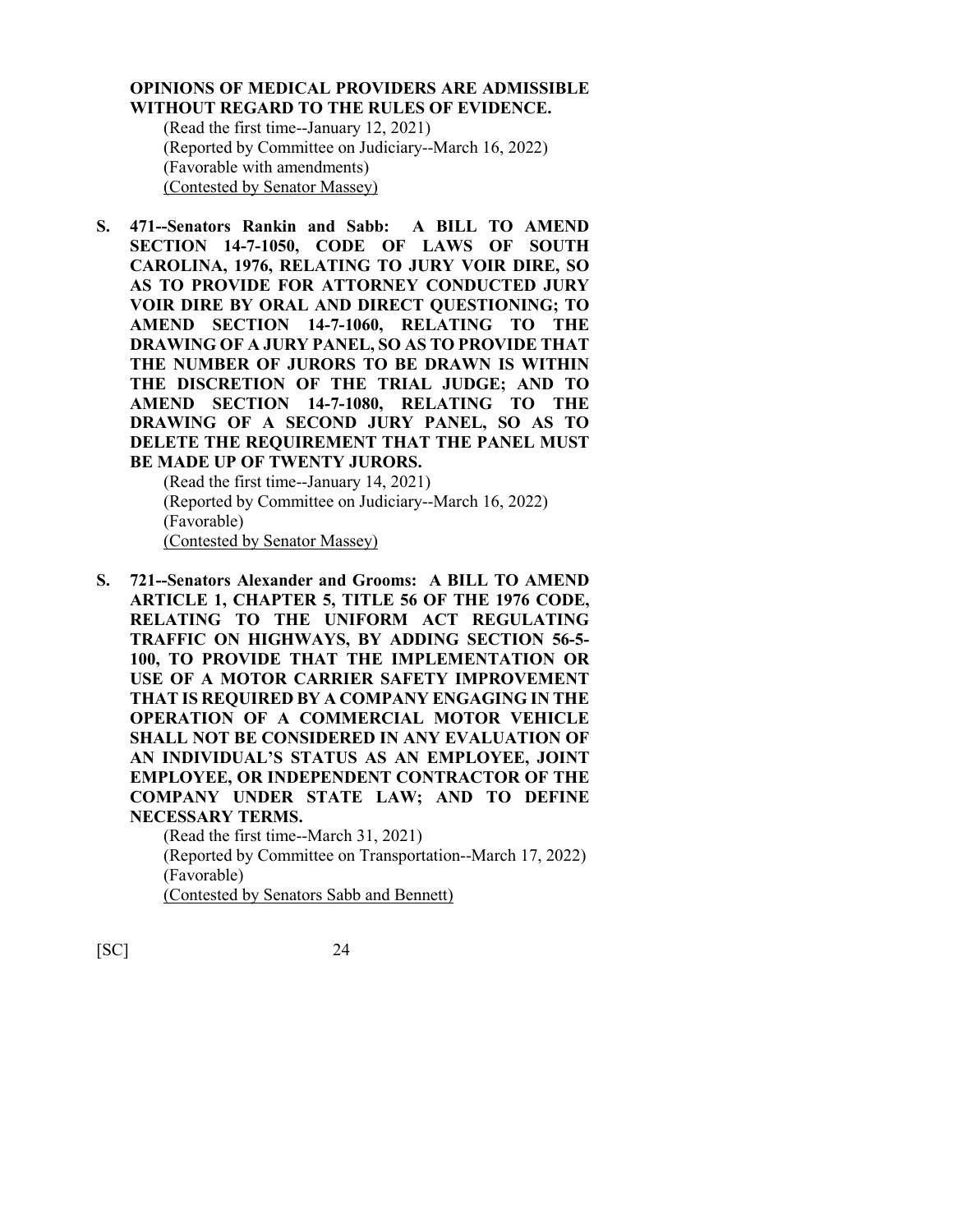**S. 1175--Fish, Game and Forestry Committee: A JOINT RESOLUTION TO APPROVE REGULATIONS OF THE DEPARTMENT OF NATURAL RESOURCES, RELATING TO WILDLIFE MANAGEMENT AREA REGULATIONS, DESIGNATED AS REGULATION DOCUMENT NUMBER 5072, PURSUANT TO THE PROVISIONS OF ARTICLE 1, CHAPTER 23, TITLE 1 OF THE 1976 CODE.**

(Without reference--March 17, 2022)

**H. 3037--Reps. Garvin, Robinson, Cobb-Hunter, Hosey, J.L. Johnson, Matthews, S. Williams, Rivers, Jefferson, R. Williams, Govan and King: A BILL TO AMEND THE CODE OF LAWS OF SOUTH CAROLINA, 1976, BY ADDING SECTION 56-3-117 SO AS TO PROVIDE THE DEPARTMENT OF MOTOR VEHICLES MAY ADD A NOTATION TO A PRIVATE PASSENGER-CARRYING MOTOR VEHICLE REGISTRATION TO INDICATE THE VEHICLE OWNER OR AN OCCUPANT OF THE VEHICLE SUFFERS FROM CERTAIN MEDICAL CONDITIONS AND TO PROVIDE THE CRIMINAL JUSTICE ACADEMY SHALL OFFER COURSES TO TRAIN LAW ENFORCEMENT OFFICERS ON HANDLING SITUATIONS THAT MAY ARISE FROM THE ENFORCEMENT OF THIS PROVISION.**

(Read the first time--April 7, 2021) (Reported by Committee on Transportation--March 17, 2022) (Favorable with amendments) (Committee Amendment Adopted--March 23, 2022) (Contested by Senator Corbin)

**H. 3729--Reps. Sandifer and Cogswell: A BILL TO AMEND SECTION 16-11-760, CODE OF LAWS OF SOUTH CAROLINA, 1976, RELATING TO VEHICLES PARKED ON PRIVATE PROPERTY WITHOUT PERMISSION, SO AS TO PROVIDE THAT ONLY CERTAIN STORAGE COSTS MAY BE CHARGED TO THE OWNER AND LIENHOLDER OF A VEHICLE FOUND PARKED ON PRIVATE PROPERTY WITHOUT PERMISSION; TO AMEND SECTION 29-15-10, RELATING TO LIENS FOR STORAGE, SO AS TO PROHIBIT THE COLLECTION OF STORAGE COSTS BY A TOWING COMPANY, STORAGE FACILITY, GARAGE, OR REPAIR SHOP PRIOR TO THE PERSON SENDING NOTICE TO THE OWNER AND LIENHOLDER; TO**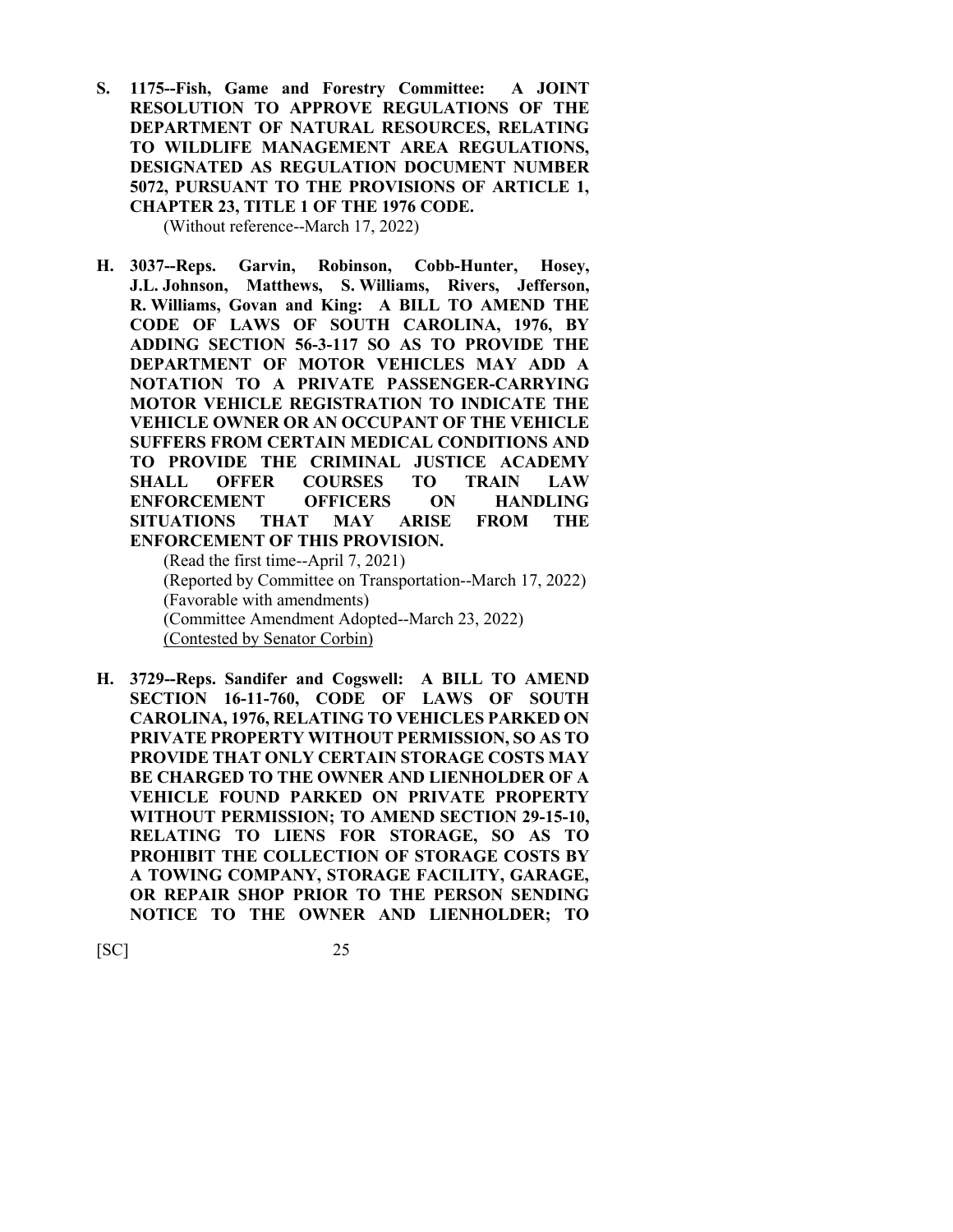**AMEND SECTION 56-5-5630, RELATING TO PAYMENTS FOR THE RELEASE OF ABANDONED VEHICLES, SO AS TO PROVIDE THAT A TOWING COMPANY AND STORAGE FACILITY MAY NOT CHARGE ANY STORAGE COSTS BEFORE NOTICE IS SENT TO THE OWNER AND LIENHOLDER; TO AMEND SECTION 56-5-5635, RELATING TO LAW ENFORCEMENT TOWING AND STORAGE PROCEDURES, SO AS TO PROVIDE THAT A TOWING COMPANY, STORAGE FACILITY, GARAGE, OR REPAIR SHOP MAY NOT CHARGE ANY STORAGE COSTS BEFORE NOTICE IS SENT TO THE OWNER AND LIENHOLDER; AND TO AMEND SECTION 56-5-5640, RELATING TO THE SALE OF UNCLAIMED VEHICLES, SO AS TO PROVIDE A REFERENCE.**

(Read the first time--March 2, 2022) (Reported by Committee on Transportation--March 17, 2022) (Favorable with amendments) (Contested by Senator Matthews)

**S. 531--Senators Cash, Kimbrell, M. Johnson, Loftis, Shealy, Hembree, Verdin, Rice, Adams, Garrett, Young, Gustafson, Climer, Goldfinch, Massey, Grooms, Turner, Talley, Gambrell, Cromer, Bennett, Corbin, Campsen and Peeler: A BILL TO ENACT THE "SAVE WOMEN'S SPORTS ACT"; TO AMEND ARTICLE 5, CHAPTER 1, TITLE 59 OF THE 1976 CODE, RELATING TO MISCELLANEOUS EDUCATIONAL PROVISIONS, BY ADDING SECTION 59-1-500, TO PROVIDE THAT PUBLIC AND PRIVATE MIDDLE SCHOOL-LEVEL AND HIGH SCHOOL-LEVEL TEAMS AND SPORTS MUST BE DESIGNATED BASED ON BIOLOGICAL SEX, TO PROVIDE THAT TEAMS OR SPORTS DESIGNATED FOR FEMALES MUST BE RESTRICTED TO STUDENTS OF THE FEMALE SEX, TO PROVIDE CERTAIN PROTECTIONS FOR PUBLIC AND PRIVATE SCHOOLS, AND TO PROVIDE CERTAIN RELIEF FOR VIOLATIONS.**

(Read the first time--February 9, 2021) (Reported by Committee on Education--March 29, 2022) (Favorable with amendments) (Contested by Senator Hutto)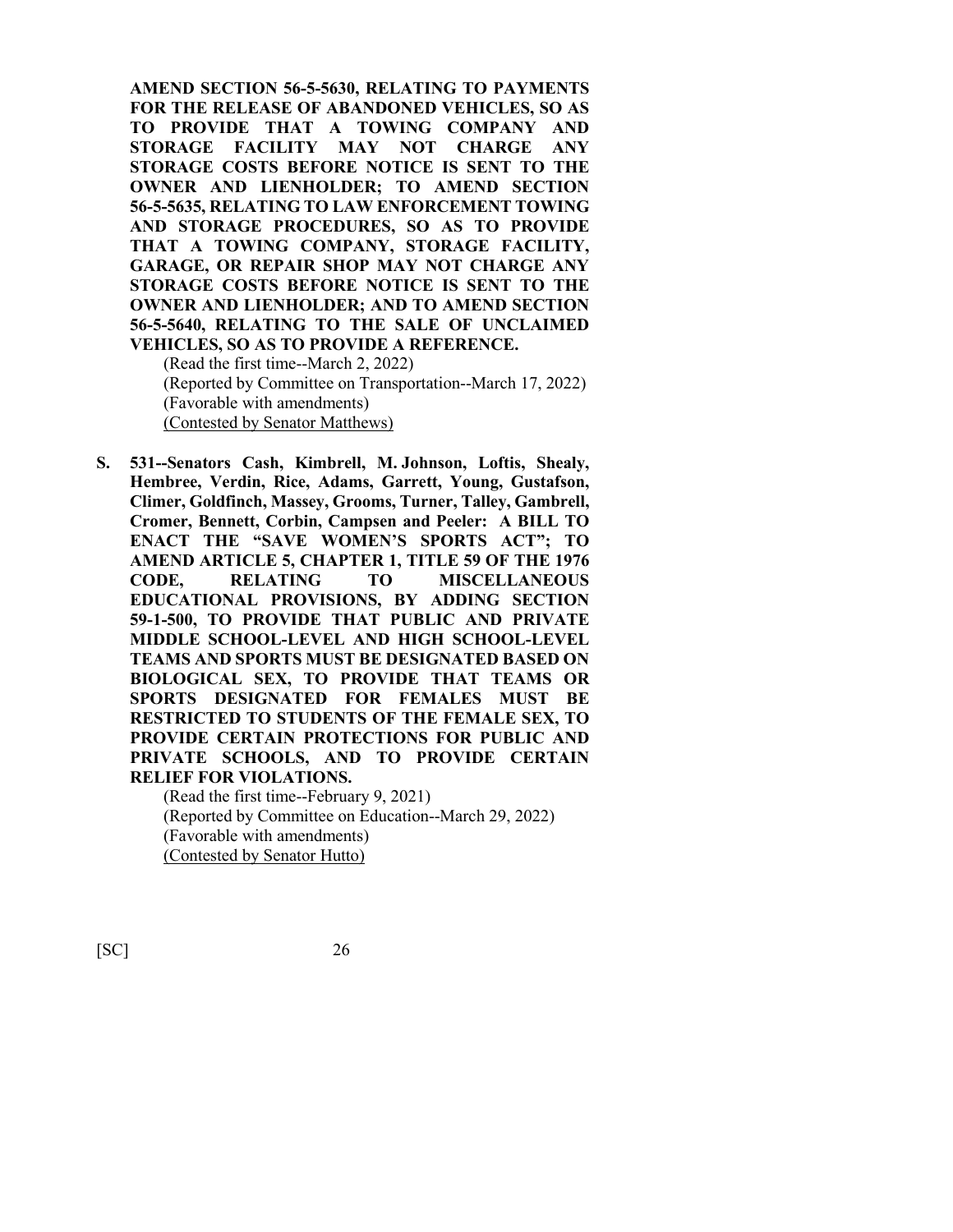**S. 544--Senator Loftis: A BILL TO AMEND THE CODE OF LAWS OF SOUTH CAROLINA, 1976, BY ADDING SECTION 59-63-25 SO AS TO PROVIDE AN OPEN ENROLLMENT OPTION IN PUBLIC SCHOOLS, AND TO PROVIDE RELATED APPLICATION AND ENROLLMENT PROCEDURES; TO AMEND SECTION 59-40-145, RELATING TO INTERDISTRICT ATTENDANCE IN CHARTER SCHOOLS, SECTION 59-63-30, RELATING TO PUBLIC SCHOOL ATTENDANCE QUALIFICATIONS, SECTION 59-63-32, RELATING TO PUBLIC SCHOOL ENROLLMENT REQUIREMENTS, AND SECTION 59-63-480, RELATING TO PUBLIC SCHOOL ATTENDANCE REQUIREMENTS IN ADJACENT COUNTIES, ALL SO AS TO MAKE CONFORMING CHANGES; TO REPEAL SECTION 59-63-45, RELATING TO INTERDISTRICT STUDENT TRANSFER REIMBURSEMENTS, AND SECTION 59-63-500, RELATING TO INTERDISTRICT STUDENT TRANSFER CONSENT; AND TO MAKE THE PROVISIONS OF THIS ACT EFFECTIVE JULY 1, 2021.**

(Read the first time--February 11, 2021) (Reported by Committee on Education--March 29, 2022) (Favorable with amendments) (Contested by Senator Sabb)

**S. 1119--Senator Fanning: A BILL TO AMEND SECTION 12-37-220, AS AMENDED, CODE OF LAWS OF SOUTH CAROLINA, 1976, RELATING TO PROPERTY TAX EXEMPTIONS, SO AS TO EXEMPT ALL REAL PROPERTY OWNED BY A NONPROFIT EDUCATIONAL FOUNDATION OF A PUBLIC SCHOOL DISTRICT AND WHICH IS DEVOTED TO PROVIDING HOUSING FOR CLASSROOM TEACHERS.**

(Read the first time--March 3, 2022) (Reported by Committee on Finance--March 29, 2022) (Favorable with amendments) (Contested by Senator Harpootlian)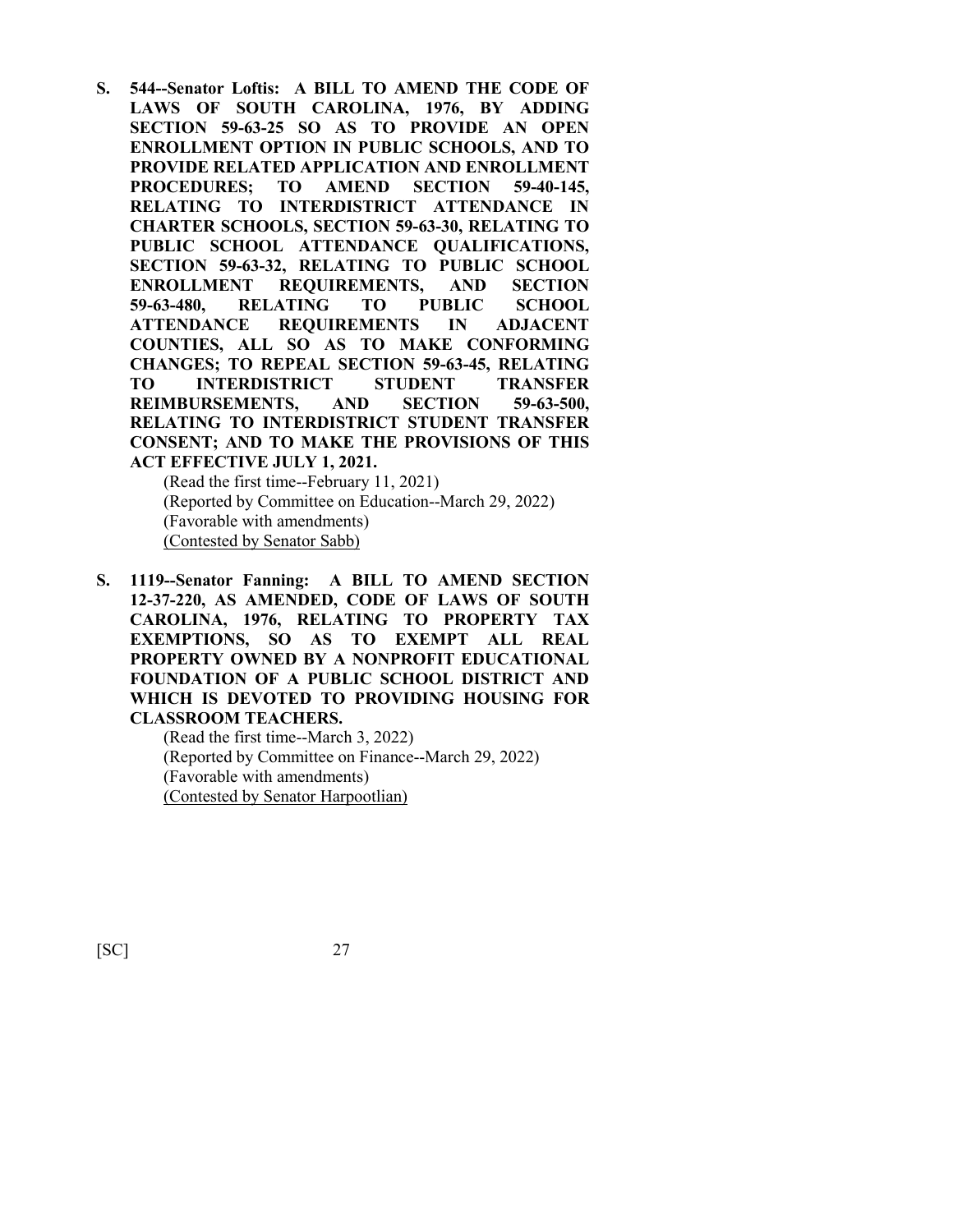(Not to be considered before Thursday, April 14, 2022)

**S. 1213--Labor, Commerce and Industry Committee: A JOINT RESOLUTION TO APPROVE REGULATIONS OF THE DEPARTMENT OF LABOR, LICENSING AND REGULATION, RELATING TO FEE SCHEDULE FOR BOARD OF BARBER EXAMINERS, DESIGNATED AS REGULATION DOCUMENT NUMBER 5081, PURSUANT TO THE PROVISIONS OF ARTICLE 1, CHAPTER 23, TITLE 1 OF THE 1976 CODE.**

(Without reference--March 29, 2022)

(Not to be considered before Thursday, April 14, 2022)

**S. 1214--Labor, Commerce and Industry Committee: A JOINT RESOLUTION TO APPROVE REGULATIONS OF THE DEPARTMENT OF LABOR, LICENSING AND REGULATION-BOARD OF EXAMINERS FOR LICENSURE OF PROFESSIONAL COUNSELORS, MARRIAGE AND FAMILY THERAPIST, ADDICTION COUNSELORS, AND PSYCHO-EDUCATIONAL SPECIALISTS, RELATING TO COUNSELORS, THERAPISTS, AND SPECIALISTS, DESIGNATED AS REGULATION DOCUMENT NUMBER 5075, PURSUANT TO THE PROVISIONS OF ARTICLE 1, CHAPTER 23, TITLE 1 OF THE 1976 CODE.**

(Without reference--March 29, 2022)

(Not to be considered before Thursday, April 14, 2022)

**S. 1215--Labor, Commerce and Industry Committee: A JOINT RESOLUTION TO APPROVE REGULATIONS OF THE DEPARTMENT OF LABOR, LICENSING AND REGULATION-BOARD OF FUNERAL SERVICE, RELATING TO LICENSING PROVISIONS; AND CONTINUING EDUCATION, DESIGNATED AS REGULATION DOCUMENT NUMBER 5037, PURSUANT TO THE PROVISIONS OF ARTICLE 1, CHAPTER 23, TITLE 1 OF THE 1976 CODE.**

(Without reference--March 29, 2022)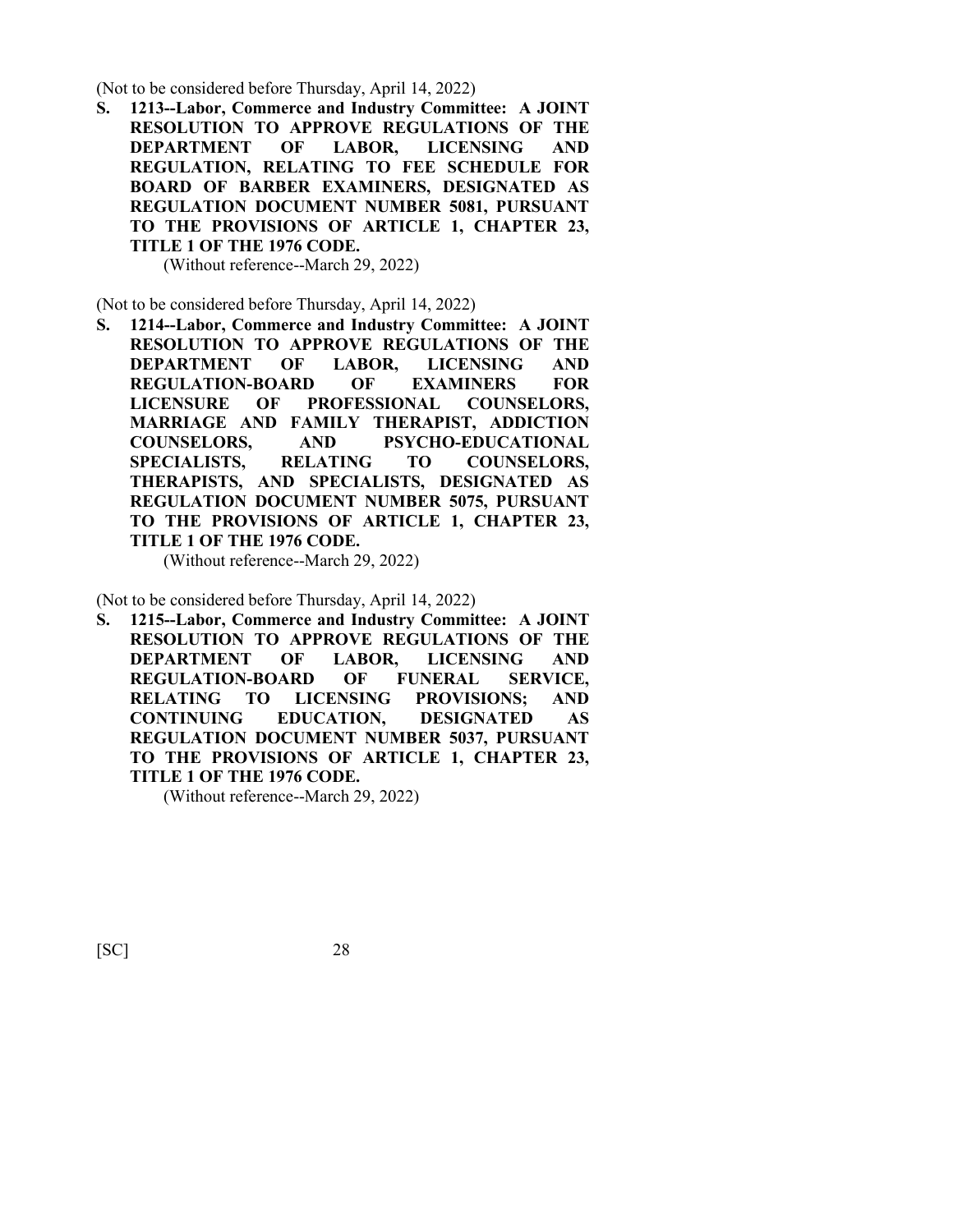(Not to be considered before Thursday, April 14, 2022)

**S. 1216--Labor, Commerce and Industry Committee: A JOINT RESOLUTION TO APPROVE REGULATIONS OF THE DEPARTMENT OF LABOR, LICENSING AND REGULATION-STATE ATHLETIC COMMISSION, RELATING TO CODE OF ETHICS, DESIGNATED AS REGULATION DOCUMENT NUMBER 5083, PURSUANT TO THE PROVISIONS OF ARTICLE 1, CHAPTER 23, TITLE 1 OF THE 1976 CODE.**

(Without reference--March 29, 2022)

(Not to be considered before Thursday, April 14, 2022)

**S. 1217--Labor, Commerce and Industry Committee: A JOINT RESOLUTION TO APPROVE REGULATIONS OF THE DEPARTMENT OF LABOR, LICENSING AND REGULATION-OFFICE OF OCCUPATIONAL SAFETY AND HEALTH, RELATING TO OCCUPATIONAL SAFETY AND HEALTH REVIEW BOARD, DESIGNATED AS REGULATION DOCUMENT NUMBER 5050, PURSUANT TO THE PROVISIONS OF ARTICLE 1, CHAPTER 23, TITLE 1 OF THE 1976 CODE.**

(Without reference--March 29, 2022)

**H. 3859--Reps. Jordan, Sandifer, Kirby and Cogswell: A BILL TO AMEND THE CODE OF LAWS OF SOUTH CAROLINA, 1976, BY ADDING CHAPTER 77 TO TITLE 39 SO AS TO PROVIDE DEFINITIONS, TO PROVIDE THAT A PERSON WHO OWNS OR OPERATES A WEBSITE DEALING IN ELECTRONIC DISSEMINATION OF THIRD-PARTY COMMERCIAL RECORDINGS OR AUDIOVISUAL WORKS SHALL MAKE CERTAIN DISCLOSURES, TO PROVIDE FOR A PRIVATE CAUSE OF ACTION, TO PROVIDE THAT THIS CHAPTER IS SUPPLEMENTAL TO STATE AND FEDERAL CRIMINAL AND CIVIL LAW, AND TO PROVIDE THAT VIOLATIONS CONSTITUTE AN UNFAIR TRADE PRACTICE.**

> (Read the first time--March 15, 2022) (Reported by Committee on Labor, Commerce and Industry-- March 29, 2022) (Favorable)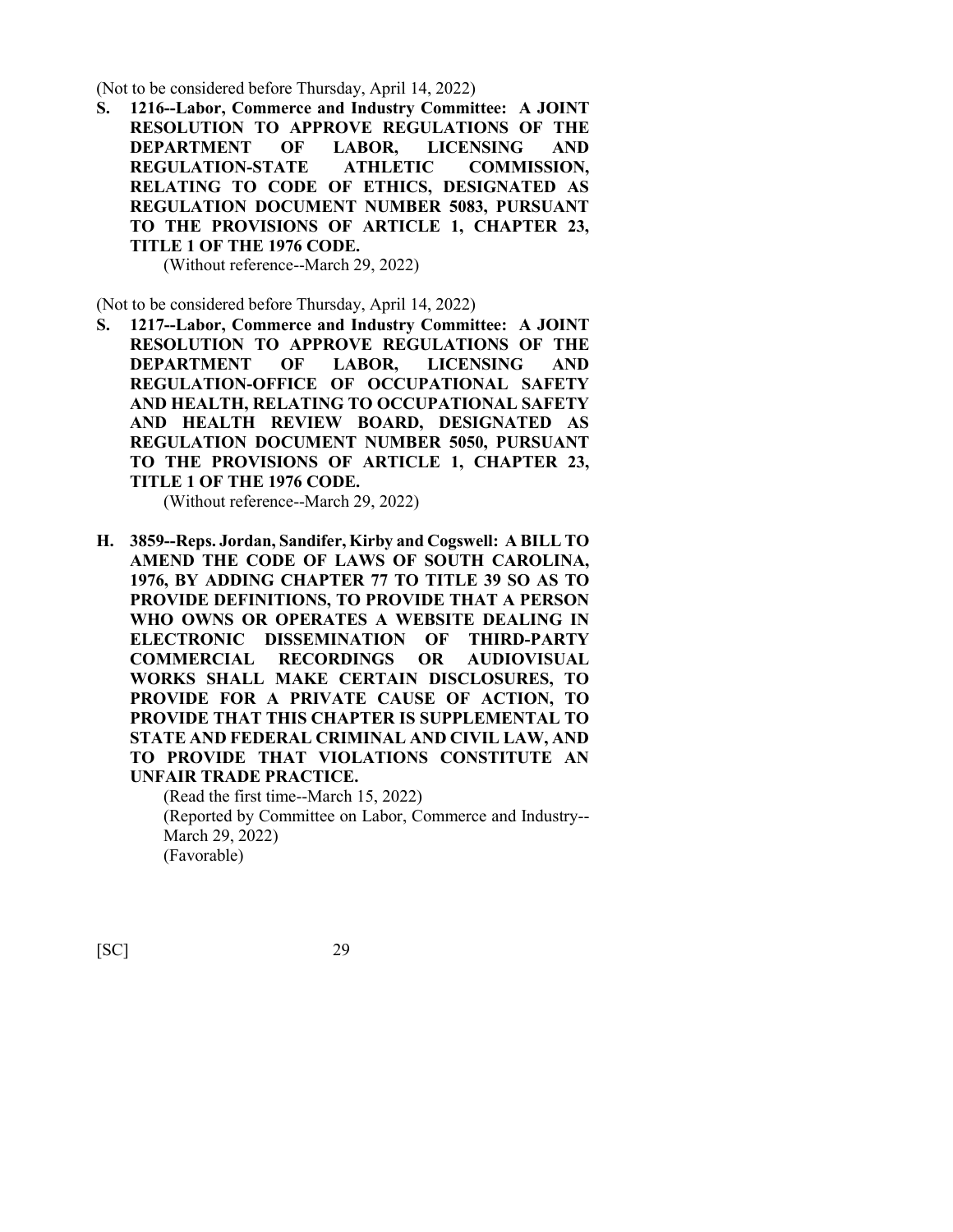**H. 4831--Reps. Elliott, B. Cox, Caskey, Ballentine, Wooten, McGarry, Forrest, Erickson, Bernstein, Wetmore, Carter, Atkinson, Cogswell, W. Cox, Weeks, Wheeler, Henegan and Murray: A JOINT RESOLUTION TO DIRECT THE DEPARTMENT OF COMMERCE TO CONDUCT AN ECONOMIC DEVELOPMENT STUDY TO EVALUATE THE STATE'S BUSINESS ADVANTAGES, ECONOMIC CLIMATE, WORKFORCE READINESS, AND ANY OTHER RELEVANT STATE ASSETS TO CREATE A ROADMAP TO EFFECTIVELY COMPETE IN ATTRACTING OFFSHORE WIND ENERGY SUPPLY CHAIN INDUSTRIES TO THE STATE; AND TO PROVIDE FOR THE PURPOSE AND DUTIES OF THE STUDY.**

(Read the first time--February 3, 2022) (Reported by Committee on Labor, Commerce and Industry-- March 29, 2022) (Favorable)

**S. 53--Senators Malloy and Shealy: A BILL TO AMEND THE SOUTH CAROLINA CODE OF LAWS, 1976, TO ENACT THE "SOUTH CAROLINA JUVENILE JUSTICE REFORM ACT", TO AMEND SECTION 63-1-20, RELATING TO THE CHILDREN'S POLICY OF SOUTH CAROLINA, TO INCLUDE WITHIN THE STATEMENT A PROVISION TO ESTABLISH A POLICY REGARDING THE CARE AND GUIDANCE OF CHILDREN WITHIN THE JUVENILE JUSTICE SYSTEM; AND TO MAKE CONFORMING CHANGES. (Abbreviated Title)**

(Read the first time--January 12, 2021) (Reported by Committee on Judiciary--March 30, 2022) (Favorable with amendments) (Contested by Senator Hembree)

**S. 79--Senator Malloy: A BILL TO AMEND SECTION 44-23-430 OF THE 1976 CODE, RELATING TO HEARINGS CONCERNING A PERSON'S FITNESS TO STAND TRIAL, TO EXTEND THE LENGTH OF TIME CERTAIN PERSONS UNFIT TO STAND TRIAL MAY BE HOSPITALIZED FOR RESTORATION TREATMENT TO ONE HUNDRED EIGHTY DAYS, TO ALLOW THE DEPARTMENT OF MENTAL HEALTH TO PROVIDE RESTORATION TREATMENT IN DETENTION CENTERS AND ON AN OUTPATIENT BASIS IN CERTAIN CIRCUMSTANCES,**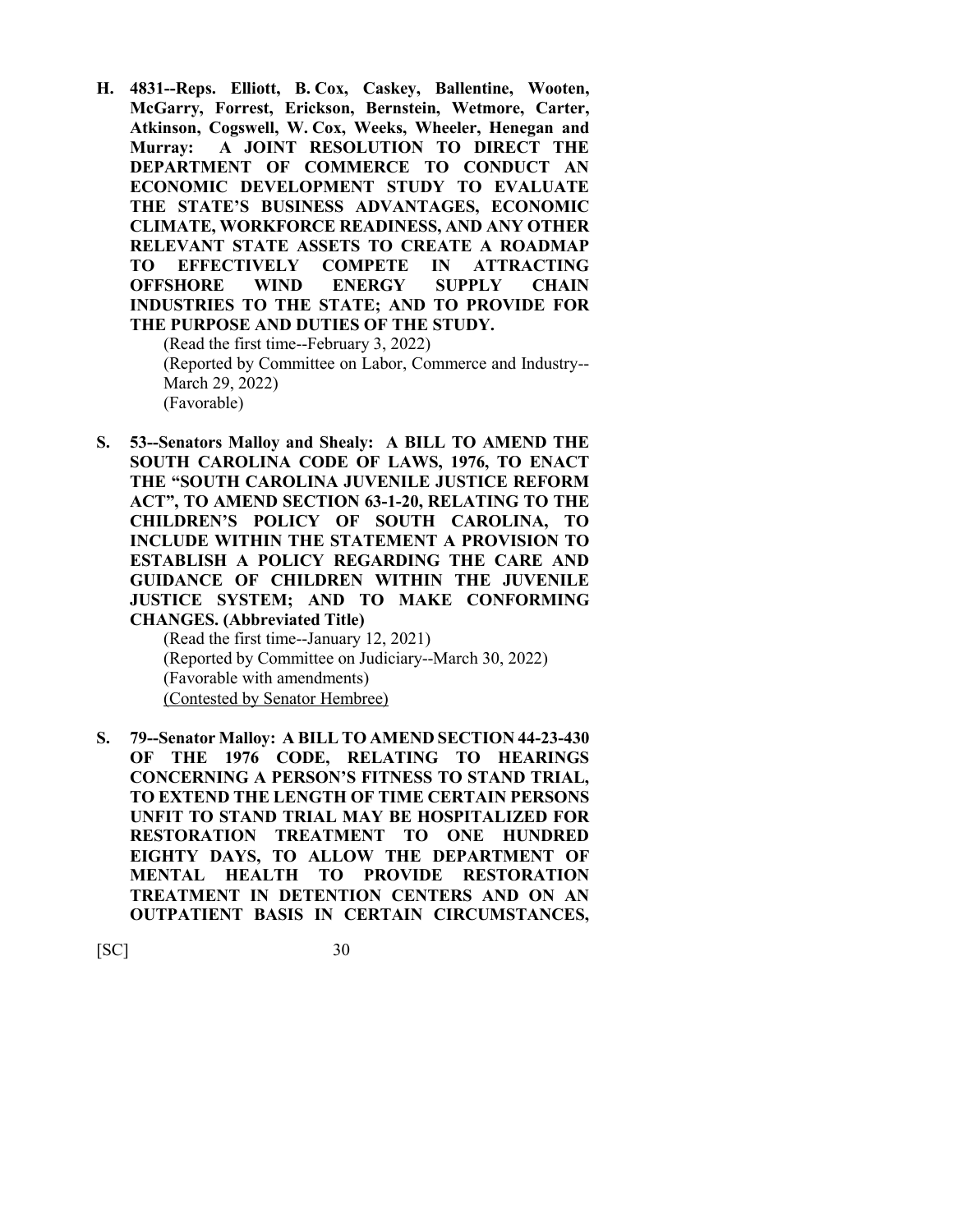### **AND FOR OTHER PURPOSES; AND TO DEFINE NECESSARY TERMS.**

(Read the first time--January 12, 2021) (Reported by Committee on Judiciary--March 30, 2022) (Favorable with amendments) (Contested by Senator Jackson)

**H. 3773--Reps. West, G.M. Smith, Weeks, White, Hill, Jefferson and Anderson: A BILL TO AMEND SECTION 44-23-10, CODE OF LAWS OF SOUTH CAROLINA, 1976, RELATING TO DEFINITIONS APPLICABLE TO BOTH MENTALLY ILL PERSONS AND PERSONS WITH INTELLECTUAL DISABILITY, SO AS TO ADD A DEFINITION FOR "RESTORATION TREATMENT"; AND TO AMEND SECTION 44-23-430, RELATING TO HEARINGS ON A PERSON'S FITNESS TO STAND TRIAL, SO AS TO EXTEND THE LENGTH OF TIME CERTAIN PERSONS UNFIT TO STAND TRIAL MAY BE HOSPITALIZED FOR RESTORATION TO ONE HUNDRED EIGHTY DAYS, TO ALLOW THE DEPARTMENT OF MENTAL HEALTH TO PROVIDE RESTORATION TREATMENT IN DETENTION CENTERS AND ON AN OUTPATIENT BASIS IN CERTAIN CIRCUMSTANCES, AND FOR OTHER PURPOSES.**

(Read the first time--April 21, 2021) (Reported by Committee on Judiciary--March 30, 2022) (Favorable with amendments) (Committee Amendment Adopted--April 06, 2022) (Contested by Senator Rankin)

(Not to be considered before Thursday, April 21, 2022)

**S. 1222--Education Committee: A JOINT RESOLUTION TO APPROVE REGULATIONS OF THE COMMISSION ON HIGHER EDUCATION, RELATING TO SOUTH CAROLINA NEED-BASED GRANTS PROGRAM, DESIGNATED AS REGULATION DOCUMENT NUMBER 5054, PURSUANT TO THE PROVISIONS OF ARTICLE 1, CHAPTER 23, TITLE 1 OF THE 1976 CODE.** (Without reference--March 31, 2022)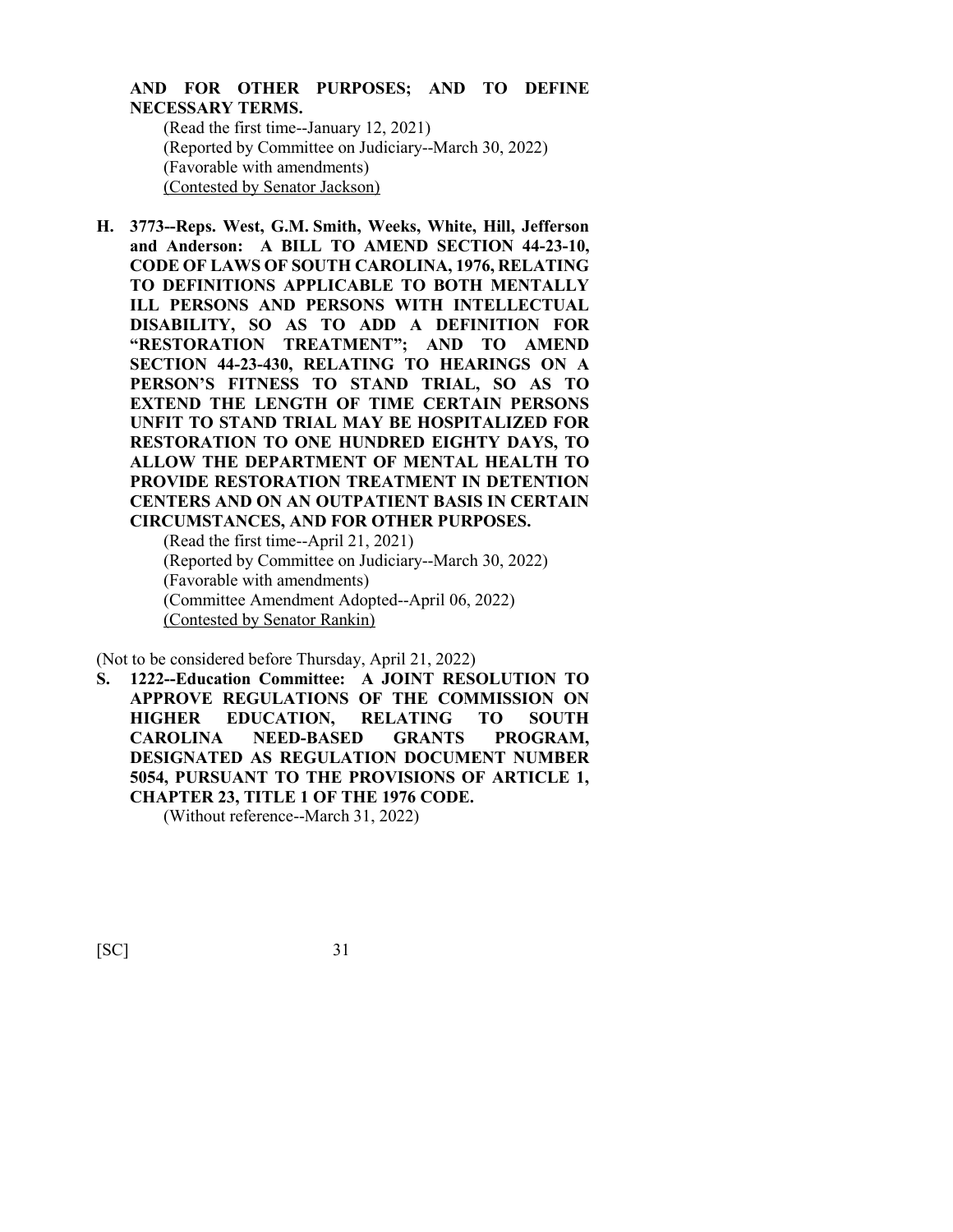(Not to be considered before Thursday, April 21, 2022)

**S. 1223--Education Committee: A JOINT RESOLUTION TO APPROVE REGULATIONS OF THE COMMISSION ON HIGHER EDUCATION, RELATING TO PALMETTO FELLOWS SCHOLARSHIP PROGRAM, DESIGNATED AS REGULATION DOCUMENT NUMBER 5053, PURSUANT TO THE PROVISIONS OF ARTICLE 1, CHAPTER 23, TITLE 1 OF THE 1976 CODE.**

(Without reference--March 31, 2022)

(Not to be considered before Thursday, April 21, 2022)

**S. 1224--Education Committee: A JOINT RESOLUTION TO APPROVE REGULATIONS OF THE COMMISSION ON HIGHER EDUCATION, RELATING TO LIFE SCHOLARSHIP PROGRAM AND LIFE SCHOLARSHIP ENHANCEMENT, DESIGNATED AS REGULATION DOCUMENT NUMBER 5052, PURSUANT TO THE PROVISIONS OF ARTICLE 1, CHAPTER 23, TITLE 1 OF THE 1976 CODE.**

(Without reference--March 31, 2022)

(Not to be considered before Thursday, April 21, 2022)

**S. 1225--Education Committee: A JOINT RESOLUTION TO APPROVE REGULATIONS OF THE COMMISSION ON HIGHER EDUCATION, RELATING TO DETERMINATION OF RATES OF TUITION AND FEES, DESIGNATED AS REGULATION DOCUMENT NUMBER 5051, PURSUANT TO THE PROVISIONS OF ARTICLE 1, CHAPTER 23, TITLE 1 OF THE 1976 CODE.**

(Without reference--March 31, 2022)

#### **CONCURRENT RESOLUTIONS**

**S. 141--Senators Massey, Rice, Hembree, Bennett, Young, Senn, Kimbrell, Cash, Gustafson, Verdin and Garrett: A CONCURRENT RESOLUTION TO MAKE APPLICATION BY THE STATE OF SOUTH CAROLINA UNDER ARTICLE V OF THE UNITED STATES CONSTITUTION FOR A CONVENTION OF THE STATES TO BE CALLED, RESTRICTED TO PROPOSING AN AMENDMENT TO THE UNITED STATES CONSTITUTION TO IMPOSE FISCAL**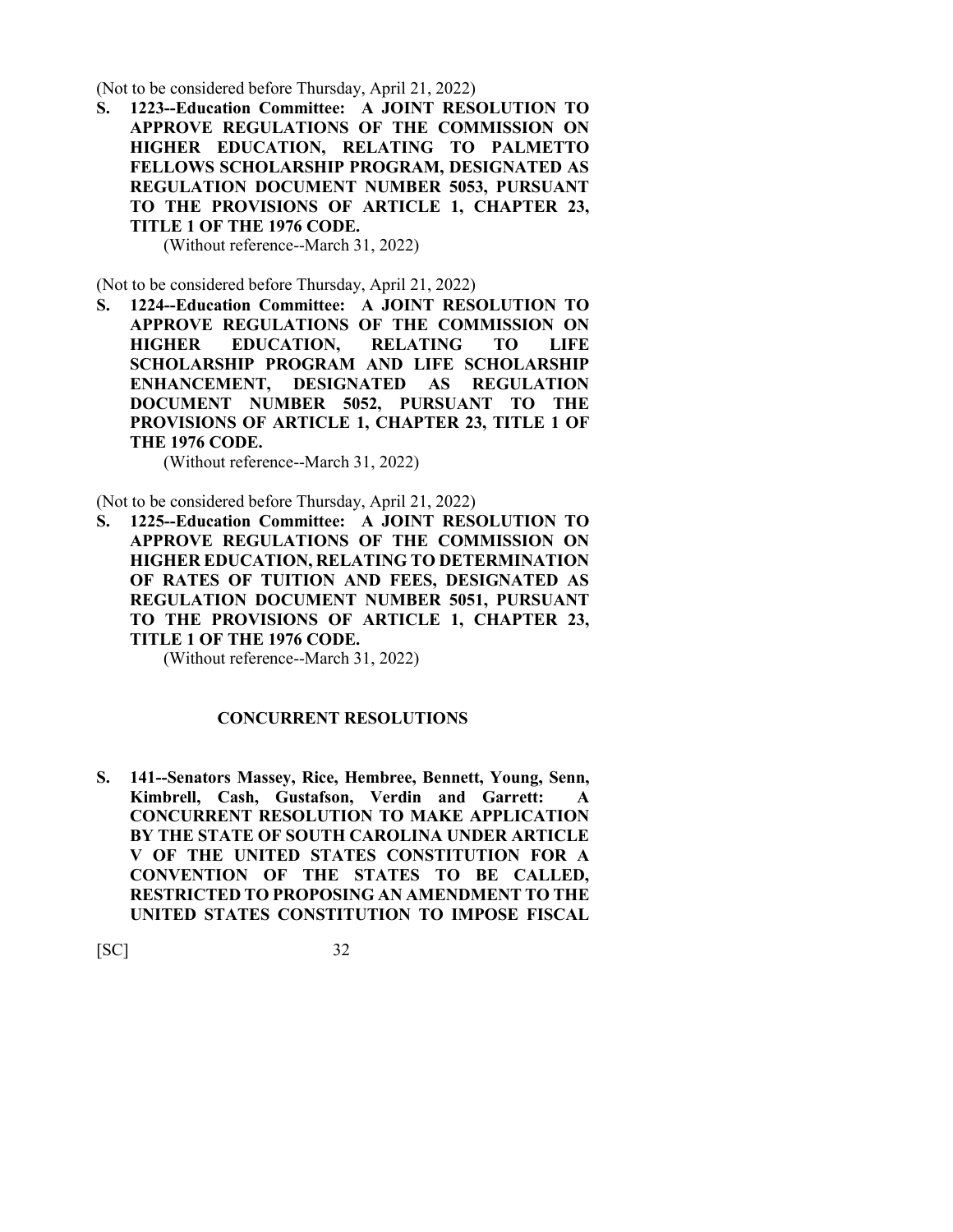### **RESTRAINTS ON THE FEDERAL GOVERNMENT THROUGH A BALANCED BUDGET AMENDMENT.**

(Introduced--January 12, 2021) (Reported by Committee on Judiciary--February 23, 2022) (Favorable) (Contested by Senator Matthews)

**H. 4828--Reps. Jefferson, Gilliard, McDaniel, Weeks and Murray: A CONCURRENT RESOLUTION TO REQUEST THE DEPARTMENT OF TRANSPORTATION NAME THE PORTION OF UNITED STATES HIGHWAY 78 IN DORCHESTER COUNTY FROM ITS INTERSECTION WITH THE ENTRANCE TO THE RIDGEVILLE INDUSTRIAL CAMPUS TO TIMOTHY CREEK "VICTORIA W. DELEE MEMORIAL HIGHWAY" AND ERECT APPROPRIATE MARKERS OR SIGNS ALONG THIS PORTION OF HIGHWAY CONTAINING THESE WORDS.**

> (Introduced--March 2, 2022) (Recalled from Committee on Transportation--April 06, 2022)

**H. 4977--Rep. Alexander: A CONCURRENT RESOLUTION TO REQUEST THE DEPARTMENT OF TRANSPORTATION NAME THE INTERSECTION LOCATED AT THE JUNCTION OF NORTH WILLISTON ROAD AND EAST POCKET ROAD IN FLORENCE COUNTY "REVEREND DR. WAYMON MUMFORD INTERSECTION" AND ERECT APPROPRIATE MARKERS OR SIGNS AT THIS LOCATION CONTAINING THESE WORDS.** (Introduced--March 29, 2022)

(Recalled from Committee on Transportation--April 06, 2022)